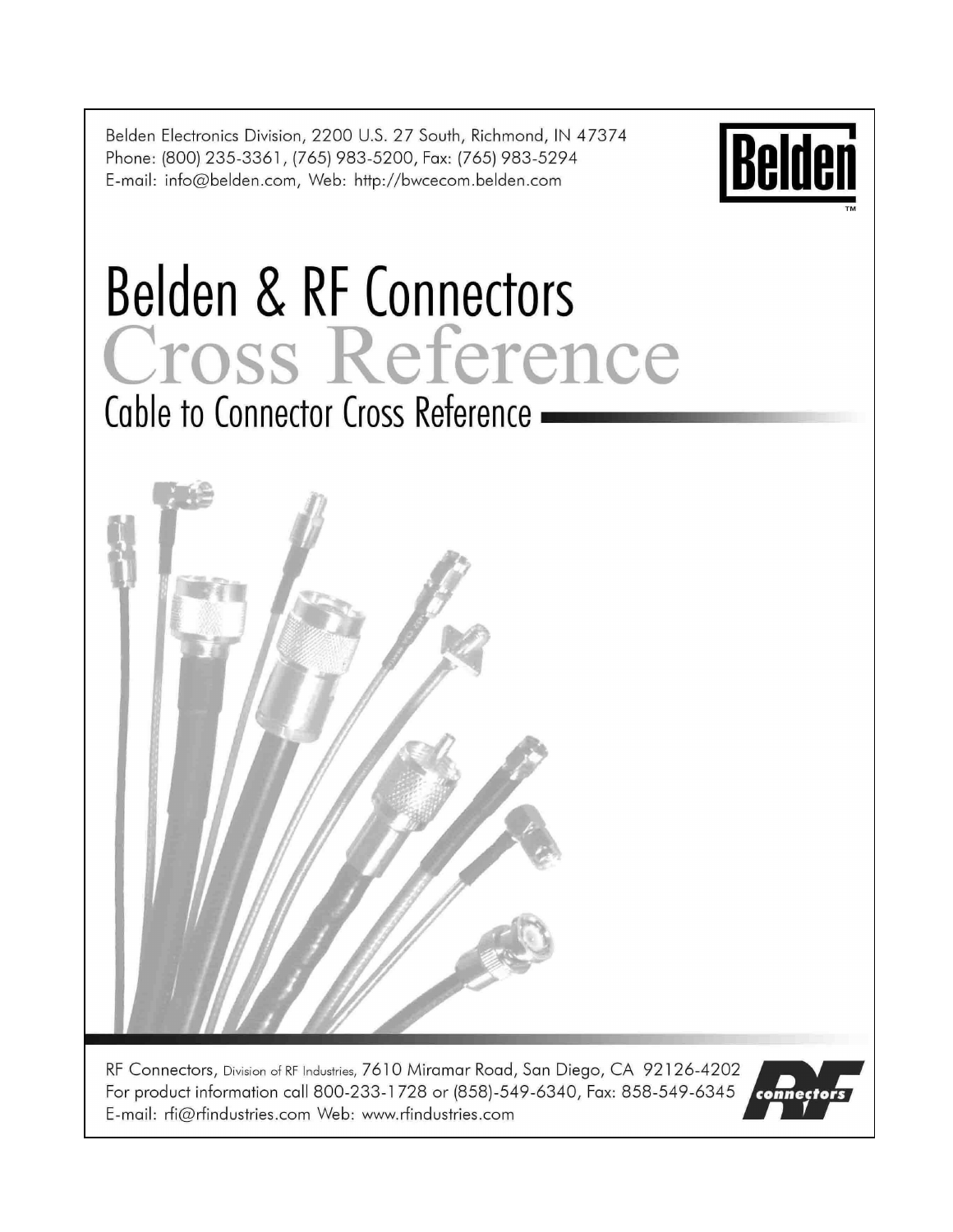# **HOW TO USE THIS MANUAL**

This manual is organized first by Belden Cable groups and second by the types of RFI connectors available for those groups. The connectors are divided into subgroups by type.

Each connector listing contains the RFI part number, the description and the materials used for each connector. The materials listings consist of the body, shell, pin/contact, and dielectric.

The Cable Number Locator below is supplied for easy cross-referencing by cable number to page number. You will find a convenient cross-reference on Page 20 for determining the appropriate Belden cable for an Alpha cable.

#### *Example:*

*You need to know if RFI has an N Male Clamp Solder Plug for Belden 8241A.* 

*Refer to the table below for Belden 8241A. Go to page 12. Under the heading for Belden 8221, 8241,8241A, 8254, 8255, 8263, 9169, 9204, 9228, 9244, 9269, 9862 you will find RFN-1904-1N and RFN-1904-1S.* 

From the description and the materials information you are able to determine if one of these connectors works for your application. The legend on page two explains the material codes used in this manual.

**Part numbers with an (\*) are special order only.** If you have special requirements, please contact RF Industries' sales department for assistance.

| Cable # | Page | Cable # | Page | Cable #   | Page | Cable # | Page    | Cable # | Page |
|---------|------|---------|------|-----------|------|---------|---------|---------|------|
|         | #    |         | #    |           | #    |         | #       |         | #    |
| 1151A   | 13   | 1523R   | 17   | 1825A     | 13   | 8212    | 13      | 8255    | 12   |
| 1152A   | 16   | 1530A   | 16   | 1826A     | 13   | 8213    | 17      | 8259    | 6    |
| 1164B   | 15   | 1530AP  | 16   | 1855A     | 15   | 8214    | 14      | 8261    | 17   |
| 1167B   | 15   | 1532A   | 16   | 1865A     | 15   | 8216    | 3       | 8262    | 6    |
| 1263B   | 15   | 1613A   | 16   | 7700A     | 17   | 8218    | 15      | 8263    | 12   |
| 1406B   | 15   | 1671A   | 18   | 7710A     | 16   | 8219    | 6       | 8267    | 13   |
| 1407B   | 15   | 1671J   | 18   | 7711A     | 16   | 8221    | 12      | 8268    | 14   |
| 1417B   | 15   | 1673A   | 18   | 7712A     | 16   | 8237    | 13      | 8279    | 13   |
| 1418B   | 15   | 1673J   | 18   | 7713A     | 16   | 8238    | 17      | 8279A   | 13   |
| 1426A   | 13   | 1674A   | 17   | 7731A     | 17   | 8240    | 6       | 8281    | 14   |
| 1505A   | 13   | 1694A   | 16   | 7733A     | 16   | 8241    | $12 \,$ | 8281B   | 14   |
| 1506A   | 13   | 1695A   | 16   | 7805 & R  | 3    | 8241A   | 12      | 8281F   | 14   |
| 1520A   | 17   | 1807A   | 17   | 7806A & R | 6    | 8241B   | $12 \,$ | 9011    | 17   |
| 1521A   | 17   | 1808A   | 17   | 7807A & R | 10   | 8241F   | 13      | 9052    | 13   |
| 1522A   | 17   | 1809A   | 19   | 7808A & R | 19   | 8242    | 14      | 9054    | 13   |
| 1523A   | 17   | 1824A   | 13   | 7810A & R | 14   | 8254    | 12      | 9058    | 16   |

#### **Cable Number Locator**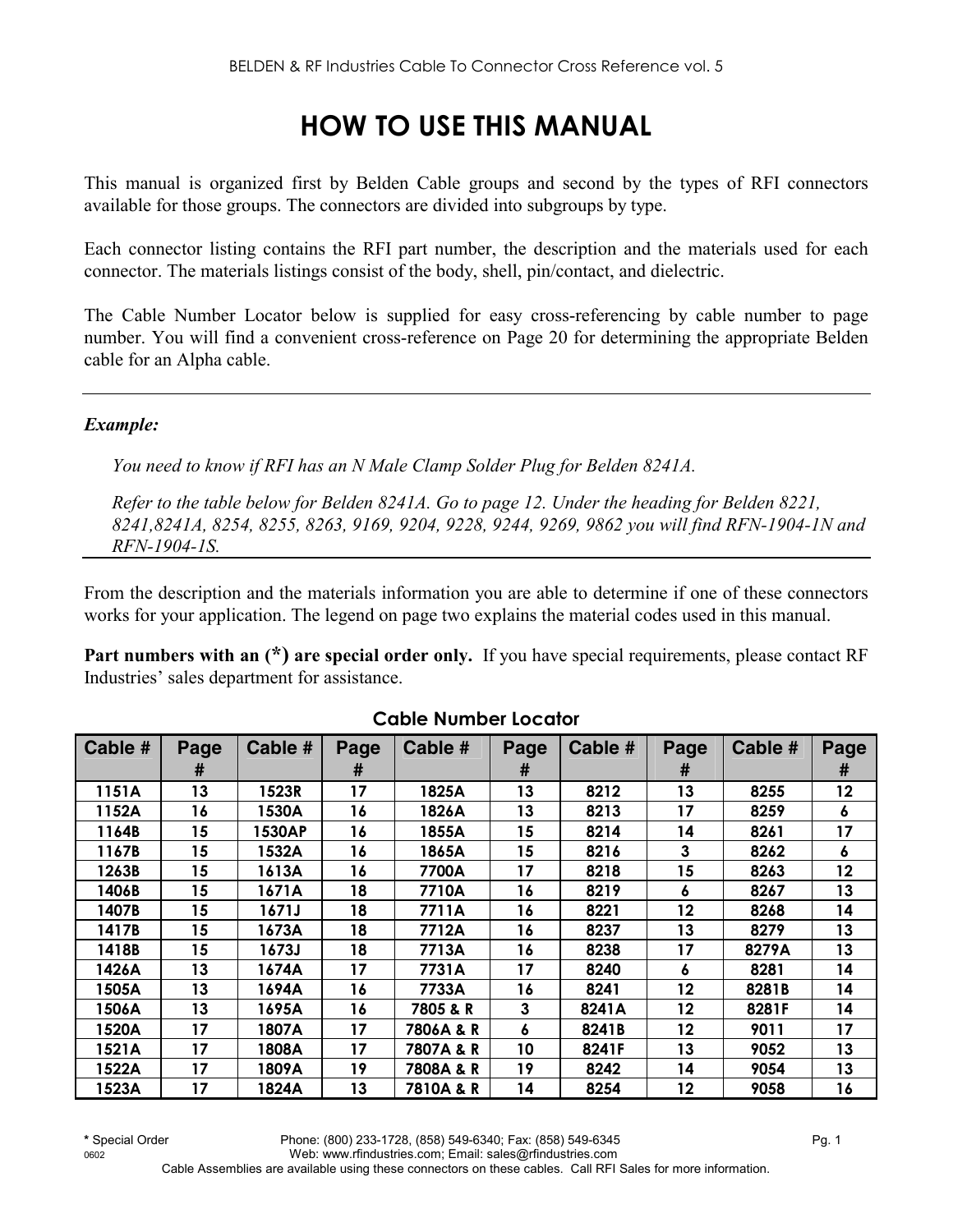| Cable # | Page | Cable # | Page | Cable # | Page | Cable # | Page        | Cable # | Page |
|---------|------|---------|------|---------|------|---------|-------------|---------|------|
|         | #    |         | #    |         | #    |         | #           |         | #    |
| 9060    | 16   | 9141    | 14   | 9252    | 15   | 9913F   | 14          | 84142   | 9    |
| 9062    | 16   | 9165    | 13   | 9258    | 19   | 9914    | 14          | 84316   | 3    |
| 9064    | 17   | 9169    | 12   | 9259    | 13   | 82108   | 13          | 86262   | 13   |
| 9066    | 16   | 9171    | 13   | 9265    | 13   | 82241   | 13          | 87120   | 16   |
| 9100    | 13   | 9201    | 6    | 9269    | 12   | 82248   | 16          | 87269   | 13   |
| 9104    | 13   | 9203    | 6    | 9274    | 13   | 82259   | 13          | 88240   | 16   |
| 9104P   | 13   | 9204    | 12   | 9275    | 13   | 82262   | 13          | 88241   | 13   |
| 9104R   | 13   | 9209    | 13   | 9292    | 17   | 82269   | 13          | 88281   | 14   |
| 9108    | 13   | 9209A   | 13   | 9310    | 6    | 82907   | 15          | 89108   | 13   |
| 9108P   | 13   | 9212    | 17   | 9311    | 6    | 83241   | 6           | 89120   | 16   |
| 9110    | 13   | 9221    | 17   | 9555    | 12   | 83242   | 9           | 89248   | 16   |
| 9114    | 16   | 9228    | 12   | 9659    | 13   | 83264   | 17          | 89259   | 13   |
| 9116    | 16   | 9231    | 14   | 9764    | 17   | 83265   | $\mathbf 2$ | 89269   | 13   |
| 9116P   | 16   | 9240    | 13   | 9862    | 12   | 83266   | 17          | 89555   | 13   |
| 9116R   | 16   | 9244    | 12   | 9880    | 13   | 83267   | 17          | 89880   | 13   |
| 9117    | 16   | 9248    | 16   | 9907    | 6    | 83269   | 5           | 89907   | 15   |
| 9118    | 16   | 9251    | 13   | 9913    | 14   | 83284   | 3           | 89913   | 16   |

**Cable Number Locator (Cont.**)

*The information found in this guide was compiled using specifications that were current at the time of compilation. Please note that manufacturer's specifications are subject to change without notice. We therefore suggest that after using this guide to make your initial connector selections, you should obtain the latest product specifications from this cable manufacturer and RF Industries.* 

# **BELDEN & RF INDUSTRIES CABLE TO CONNECTOR CROSS REFERENCE**

|                                                                                        | Legend                      |              |                                    |  |  |  |  |  |  |
|----------------------------------------------------------------------------------------|-----------------------------|--------------|------------------------------------|--|--|--|--|--|--|
| <b>PIN/CONTACT</b><br><b>BODY PLATING</b><br><b>SHELL PLATING</b><br><b>DIELECTRIC</b> |                             |              |                                    |  |  |  |  |  |  |
| C - Chrome                                                                             | C - Black Chrome            | $G -$ Gold   | <b>B</b> - Bakelite, Dap, Phenolic |  |  |  |  |  |  |
| $G - Gold$                                                                             | $G -$ Gold                  | $N - Nickel$ | D - Delrin, Polypropylene          |  |  |  |  |  |  |
| $N - Nickel$                                                                           | N - Nickel                  | $S - Silver$ | T-PTFE                             |  |  |  |  |  |  |
| $S - Silver$                                                                           | S - Silver                  |              |                                    |  |  |  |  |  |  |
| <b>SS - Stainless Steel</b>                                                            | <b>SS - Stainless Steel</b> |              |                                    |  |  |  |  |  |  |

# **Belden 83265**

| <b>PART NUMBER</b> | <b>DESCRIPTION</b>                    | <b>BODY</b> | <b>SHELL</b> | P/C | <b>DIE</b> |
|--------------------|---------------------------------------|-------------|--------------|-----|------------|
|                    | <b>BNC</b>                            |             |              |     |            |
| RFB-1110-1A*       | BNC Male Right Angle Crimp Plug       | Ν           | N            | G   |            |
| <b>RFB-1117-A</b>  | <b>BNC Female Crimp Bulkhead Jack</b> | N           | $---$        | G   |            |
|                    | MМ                                    |             |              |     |            |
| <b>RFM-2100</b>    | MM Male Crimp Plug                    | S           | $--$         | S   |            |
|                    | <b>TNC</b>                            |             |              |     |            |
| <b>RFT-1218-A*</b> | TNC Male Right Angle Crimp Plug       | Ν           | N            | G   |            |
|                    | <b>MC Card</b>                        |             |              |     |            |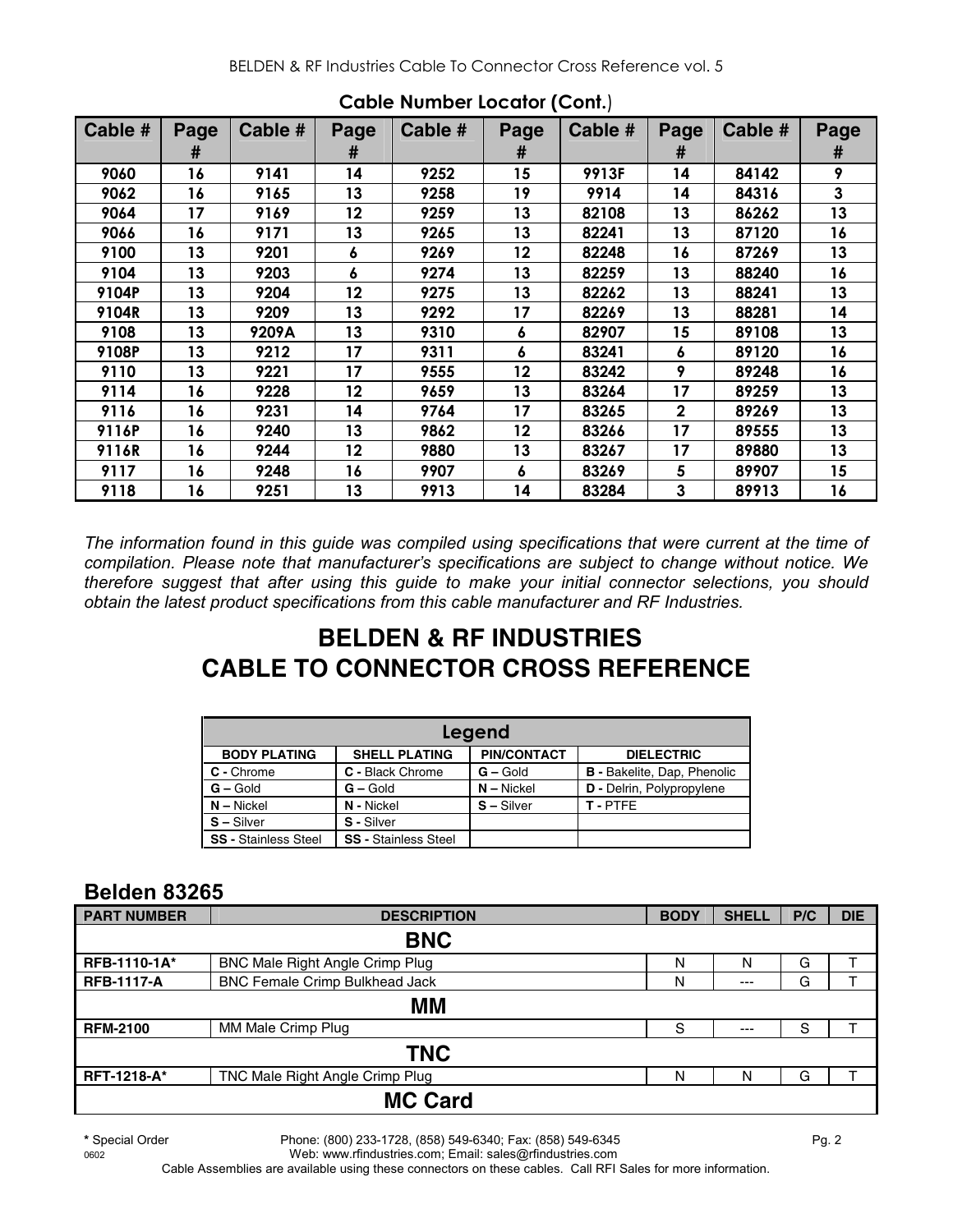| RMC-6010-A*             | MC Card Right Angle Crimp Plug                               | N           | $\overline{a}$ | G   | T.                      |  |  |  |
|-------------------------|--------------------------------------------------------------|-------------|----------------|-----|-------------------------|--|--|--|
|                         |                                                              |             |                |     |                         |  |  |  |
| <b>PART NUMBER</b>      | <b>DESCRIPTION</b>                                           | <b>BODY</b> | <b>SHELL</b>   | P/C | <b>DIE</b>              |  |  |  |
|                         | <b>MCX</b>                                                   |             |                |     |                         |  |  |  |
| <b>RMX-8000-A*</b>      | MCX Male Crimp Plug                                          | N           | ---            | G   | T                       |  |  |  |
| <b>RMX-8010-A*</b>      | MCX Male Right Angle Crimp Plug                              | N           | ---            | G   | $\overline{\mathsf{T}}$ |  |  |  |
| RMX-8010-1A*            | MCX Male Right Angle Crimp Plug                              | G           | ---            | G   | $\overline{\mathsf{T}}$ |  |  |  |
|                         | <b>MMCX</b>                                                  |             |                |     |                         |  |  |  |
| <b>RMX-9000-1A</b>      | <b>MMCX Crimp Plug</b>                                       | G           | ---            | G   | $\mathsf T$             |  |  |  |
| <b>RMX-9010-A*</b>      | MMCX Right Angle Crimp Plug                                  | N           | ---            | G   | T                       |  |  |  |
| <b>RMX-9010-1A</b>      | <b>MMCX Right Angle Crimp Plug</b>                           | G           | ---            | G   | T                       |  |  |  |
| <b>Reverse Polarity</b> |                                                              |             |                |     |                         |  |  |  |
| RP-1212-A*              | TNC Reverse Polarity Bulkhead Crimp Jack (Male Contact)      | N           | ---            | G   | T                       |  |  |  |
| RSA-3252-A-4            | SMA Reverse Polarity Bulkhead Crimp Jack (Male Contact)      | N           | ---            | G   | T                       |  |  |  |
| RSA-3252-A-05*          | SMA Reverse Polarity Bulkhead Crimp Jack (Male Contact)      | SS          | ---            | G   | T                       |  |  |  |
| RSA-3260-A-04*          | SMA Reverse Polarity 2-Hole Flange Crimp Jack (Male Contact) | N           | ---            | G   | T                       |  |  |  |
| RSA-3260-A-05*          | SMA Reverse Polarity 2-Hole Flange Crimp Jack (Male Contact) | SS          | ---            | G   | $\overline{\mathsf{T}}$ |  |  |  |
|                         | <b>SMA</b>                                                   |             |                |     |                         |  |  |  |
| <b>RSA-3000-A</b>       | SMA Male Crimp Plug                                          | N           | N              | G   | T                       |  |  |  |
| <b>RSA-3010-A*</b>      | SMA Male Right Angle Crimp Plug                              | N           | N              | G   | T                       |  |  |  |
| <b>RSA-3252-A</b>       | <b>SMA Female Rear Mount Bulkhead Jack</b>                   | N           | ---            | G   | T                       |  |  |  |
|                         | <b>SMB</b>                                                   |             |                |     |                         |  |  |  |
| <b>RSB-4000-A*</b>      | SMB Male Crimp Plug                                          | N           | ---            | G   | T                       |  |  |  |
|                         | <b>Reverse Thread</b>                                        |             |                |     |                         |  |  |  |
| RT-3000-A*              | <b>SMA Reverse Thread Crimp Plug</b>                         | N           | N              | G   | $\mathsf T$             |  |  |  |

# **Belden 7805, 7805R, 8216, 83284, 84316**

| <b>PART NUMBER</b> | <b>DESCRIPTION</b>                                         | <b>BODY</b> | <b>SHELL</b> | P/C | <b>DIE</b> |  |  |
|--------------------|------------------------------------------------------------|-------------|--------------|-----|------------|--|--|
|                    | 1.0/2.3                                                    |             |              |     |            |  |  |
| RF123-7000-B       | 1.0/2.3 Series Male Snap-On Crimp Plug                     | N           | $---$        | G   | T          |  |  |
| RF123-7001-B       | 1.0/2.3 Series Male Slide-On Crimp Plug                    | N           | $---$        | G   | T          |  |  |
| RF123-7002-B       | 1.0/2.3 Series Male Screw-On Crimp Plug                    | N           | ---          | G   | $\top$     |  |  |
| RF123-7050-1B      | 1.0/2.3 Series Female Slide-On Crimp Jack                  | G           | ---          | G   | T          |  |  |
| RF123-7052-1B      | 1.0/2.3 Series Female Crimp Bulkhead Jack                  | G           | $---$        | G   | T          |  |  |
|                    | <b>BNC</b>                                                 |             |              |     |            |  |  |
| <b>RFB-1100-B</b>  | <b>BNC Male Clamp Solder Plug</b>                          | N           | N            | G   | T          |  |  |
| <b>RFB-1106-5</b>  | BNC Male Crimp Plug (Large Ferrule)                        | N           | N            | G   | T          |  |  |
| <b>RFB-1106-6</b>  | BNC Male Crimp Plug (Small Ferrule)                        | N           | N            | G   | T          |  |  |
| <b>RFB-1110-B</b>  | BNC Male R/A Crimp Plug                                    | N           | N            | G   | T          |  |  |
| RFB-1116-B-03      | BNC Female Crimp Front-Mount Bulkhead Jack                 | N           | ---          | G   | T          |  |  |
| <b>RFB-1117-BT</b> | BNC Female Crimp Rear-Mount Bulkhead, Panel Thickness .200 | N           | $---$        | G   | T          |  |  |
| RFB-1117-BT-03     | BNC Female Crimp Rear-Mount Bulkhead, Panel Thickness .140 | N           | ---          | G   | T          |  |  |
| <b>RFB-1123-B</b>  | <b>BNC Female Crimp Socket Jack</b>                        | N           | ---          | G   | T          |  |  |
|                    | <b>FME</b>                                                 |             |              |     |            |  |  |
| <b>RFE-6000-B</b>  | FME Male Crimp Plug                                        | N           | N            | G   | T          |  |  |
|                    | MМ                                                         |             |              |     |            |  |  |
| <b>RFM-2100-1</b>  | MM Male Crimp Plug                                         | S           | ---          | S   | T          |  |  |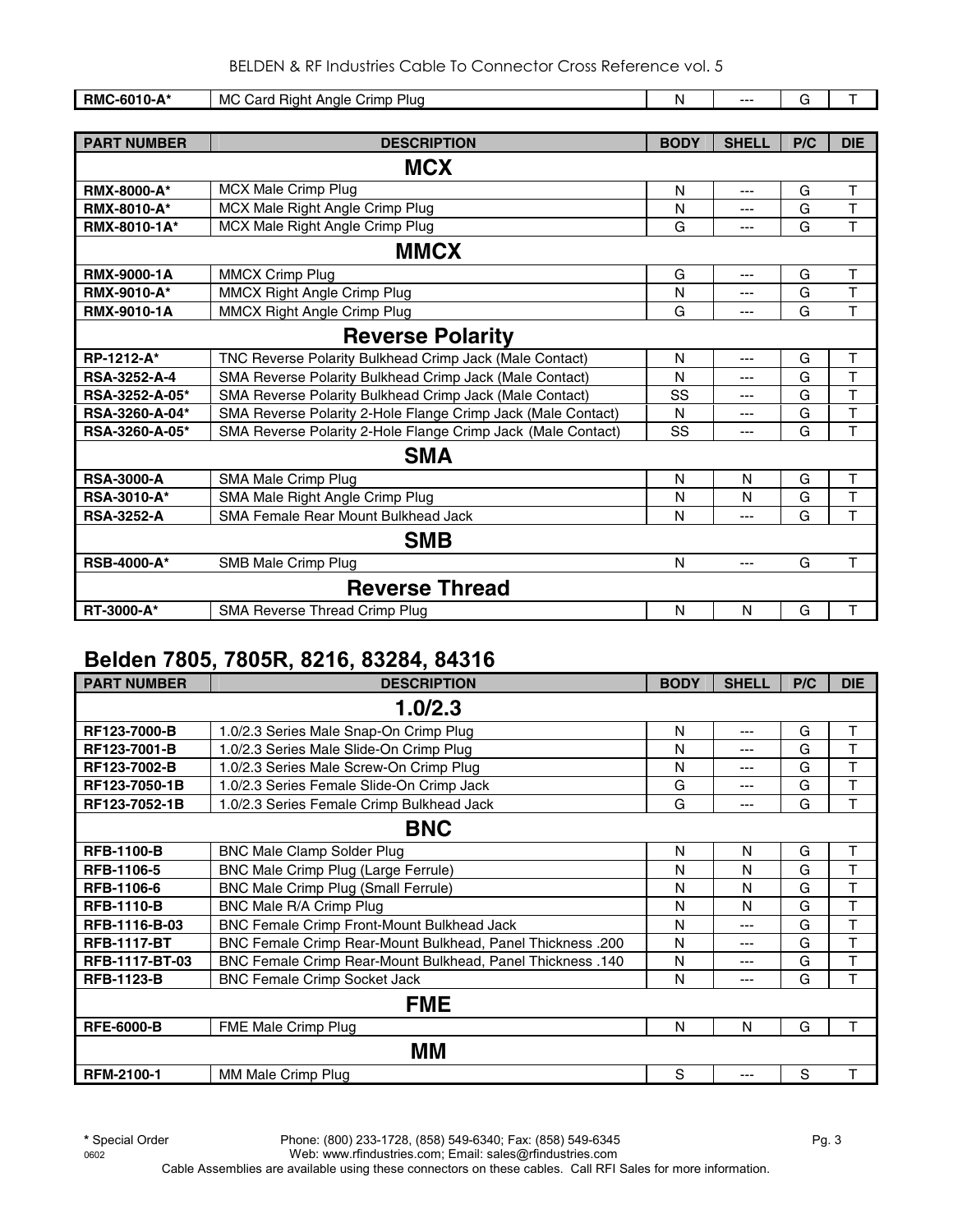| <b>PART NUMBER</b>             | <b>DESCRIPTION</b>                                                                                                | <b>BODY</b>  | <b>SHELL</b>             | P/C    | <b>DIE</b>              |
|--------------------------------|-------------------------------------------------------------------------------------------------------------------|--------------|--------------------------|--------|-------------------------|
|                                | N                                                                                                                 |              |                          |        |                         |
|                                |                                                                                                                   |              |                          |        |                         |
| RFN-1005-B-03                  | N Male Crimp Plug                                                                                                 | N            | N                        | G<br>G | Τ<br>$\mathsf{T}$       |
| RFN-1009-B-03*<br>RFN-1022-18  | N Male Right Angle Crimp Plug, Square Body<br>N Female Crimp Bulkhead Rear-Mount Jack                             | $\mathsf{N}$ | N                        | G      | $\mathsf T$             |
| RFN-1022-8                     | N Female Crimp Bulkhead Rear-Mount Jack w/ O-Ring                                                                 | N<br>N       | ---<br>$\qquad \qquad -$ | G      | $\top$                  |
| <b>RFN-1027-B</b>              | N Female Crimp Jack                                                                                               | S            | $---$                    | G      | $\overline{\mathsf{T}}$ |
|                                |                                                                                                                   |              |                          |        |                         |
|                                | <b>Modified Shell TNC</b>                                                                                         |              |                          |        |                         |
| <b>RFS-2002</b>                | Modified TNC Male Clamp Plug w/ Extended Threads                                                                  | N            | ---                      | G      | D                       |
|                                | <b>TNC</b>                                                                                                        |              |                          |        |                         |
| RFT-1201-1B*                   | <b>TNC Male Clamp Plug</b>                                                                                        | N            | N                        | G      | Τ                       |
| RFT-1202-3                     | <b>TNC Male Crimp Plug</b>                                                                                        | $\mathsf{N}$ | $\mathsf{N}$             | G      | D                       |
| <b>RFT-1212-B</b>              | TNC Female Crimp Rear-Mount Bulkhead                                                                              | $\mathsf{N}$ | ---                      | G      | D                       |
|                                | <b>Mini-UHF</b>                                                                                                   |              |                          |        |                         |
| <b>RFU-600-3</b>               | Mini-UHF Male Crimp Plug                                                                                          | N            | N                        | G      | Τ                       |
| RFU-600-10B*                   | Mini-UHF Male Right Angle Crimp Plug                                                                              | N            | N                        | G      | $\mathsf{T}$            |
| RFU-601-3                      | Mini-UHF Female Crimp Jack                                                                                        | N            | $---$                    | G      | $\mathsf{T}$            |
| RFU-617-01                     | Mini-UHF Female Crimp Rear-Mount Bulkhead with Hardware                                                           | N            | ---                      | G      | D                       |
| <b>RFU-617-B</b>               | Mini-UHF Female Crimp Rear-Mount Bulkhead                                                                         | N            | $---$                    | G      | D                       |
|                                | <b>MC Card</b>                                                                                                    |              |                          |        |                         |
| <b>RMC-6010-B</b>              | MC Card Straight Crimp Plug                                                                                       | ${\sf N}$    | ---                      | G      | $\mathsf T$             |
| <b>RMC-6010-B</b>              | MC Card Right Angle Crimp Plug                                                                                    | N            | ---                      | G      | $\overline{1}$          |
|                                | <b>MCX</b>                                                                                                        |              |                          |        |                         |
| <b>RMX-8000-B</b>              | <b>MCX Male Crimp Plug</b>                                                                                        | $\mathsf{N}$ | ---                      | G      | $\top$                  |
| <b>RMX-8000-1B</b>             | <b>MCX Male Crimp Plug</b>                                                                                        | G            | ---                      | G      | $\top$                  |
| <b>RMX-8010-B</b>              | MCX Male Right Angle Crimp Plug                                                                                   | N            | $---$                    | G      | $\mathsf T$             |
| <b>RMX-8010-1B</b>             | MCX Male Right Angle Crimp Plug                                                                                   | G            | ---                      | G      | T                       |
|                                | <b>MMCX</b>                                                                                                       |              |                          |        |                         |
| <b>RMX-9000-1B</b>             | <b>MMCX Male Crimp Plug</b>                                                                                       | G            | ---                      | G      | $\top$                  |
| RMX-9010-1B                    | MMCX Male Right Angle Crimp Plug                                                                                  | G            | ---                      | G      | $\top$                  |
| <b>RMX-9050-1B</b>             | MMCX Female Crimp Jack                                                                                            | G            | $---$                    | G      | T                       |
|                                | <b>Reverse Polarity</b>                                                                                           |              |                          |        |                         |
|                                |                                                                                                                   |              |                          |        |                         |
| <b>RP-1117-BT</b>              | BNC Reverse Polarity Crimp Bulkhead Jack (Male Contact)                                                           | N            | N                        | G      | $\top$                  |
| RP-1202-1B<br><b>RP-1212-B</b> | TNC Reverse Polarity Crimp Plug (Female Contact)<br>TNC Reverse Polarity Rear-Mount Crimp B/H Jack (Male Contact) | N<br>N       | N<br>N                   | G<br>G | Т<br>T                  |
| <b>RP-1216-B</b>               | TNC Reverse Polarity Crimp Jack (Male Contact)                                                                    | N            | ---                      | G      | $\sf T$                 |
| <b>RP-3000-B</b>               | SMA Reverse Polarity Crimp Plug (Female Contact)                                                                  | N            | N                        | G      | T                       |
| <b>RP-3000-1B</b>              | SMA Reverse Polarity Crimp Plug (Female Contact)                                                                  | G            | G                        | G      | $\top$                  |
| <b>RP-3010-1B</b>              | SMA Reverse Polarity Right Angle Crimp Plug (Female Contact)                                                      | G            | G                        | G      | $\top$                  |
| RP-3050-1B                     | SMA Reverse Polarity Female Crimp Jack (Male Contact)                                                             | G            | G                        | G      | $\top$                  |
| RP-3252-1B                     | SMA Reverse Polarity Crimp Bulkhead Jack (Male Contact)                                                           | G            | G                        | G      | $\mathsf T$             |
| <b>RP-4252-B</b>               | SMB Reverse Polarity Crimp Bulkhead Jack (Female Contact)                                                         | N            | ---                      | G      | T                       |
|                                | <b>SMA</b>                                                                                                        |              |                          |        |                         |
| <b>RSA-3000-1B</b>             | SMA Male Crimp Plug                                                                                               | G            | G                        | G      | Τ                       |
| <b>RSA-3000-B</b>              | SMA Male Crimp Plug                                                                                               | N            | N                        | G      | $\mathsf T$             |
| <b>RSA-3000-B-SS</b>           | SMA Male Crimp Plug                                                                                               | SS           | SS                       | G      | $\mathsf T$             |
| RSA-3000-1B-03                 | SMA Male Crimp Plug                                                                                               | G            | SS                       | G      | $\top$                  |
| RSA-3000-7-B*                  | SMA Male Crimp Plug                                                                                               | SS           | SS                       | G      | $\sf T$                 |
| <b>RSA-3010-1B</b>             | SMA Male Right Angle Crimp Plug                                                                                   | G            | G                        | G      | $\sf T$                 |
| RSA-3010-1B-04                 | SMA Male Right Angle Crimp Plug                                                                                   | G            | SS                       | G      | $\mathsf{T}$            |

**\*** Special Order Phone: (800) 233-1728, (858) 549-6340; Fax: (858) 549-6345 Pg. 4

0602 Web: www.rfindustries.com; Email: sales@rfindustries.com Cable Assemblies are available using these connectors on these cables. Call RFI Sales for more information.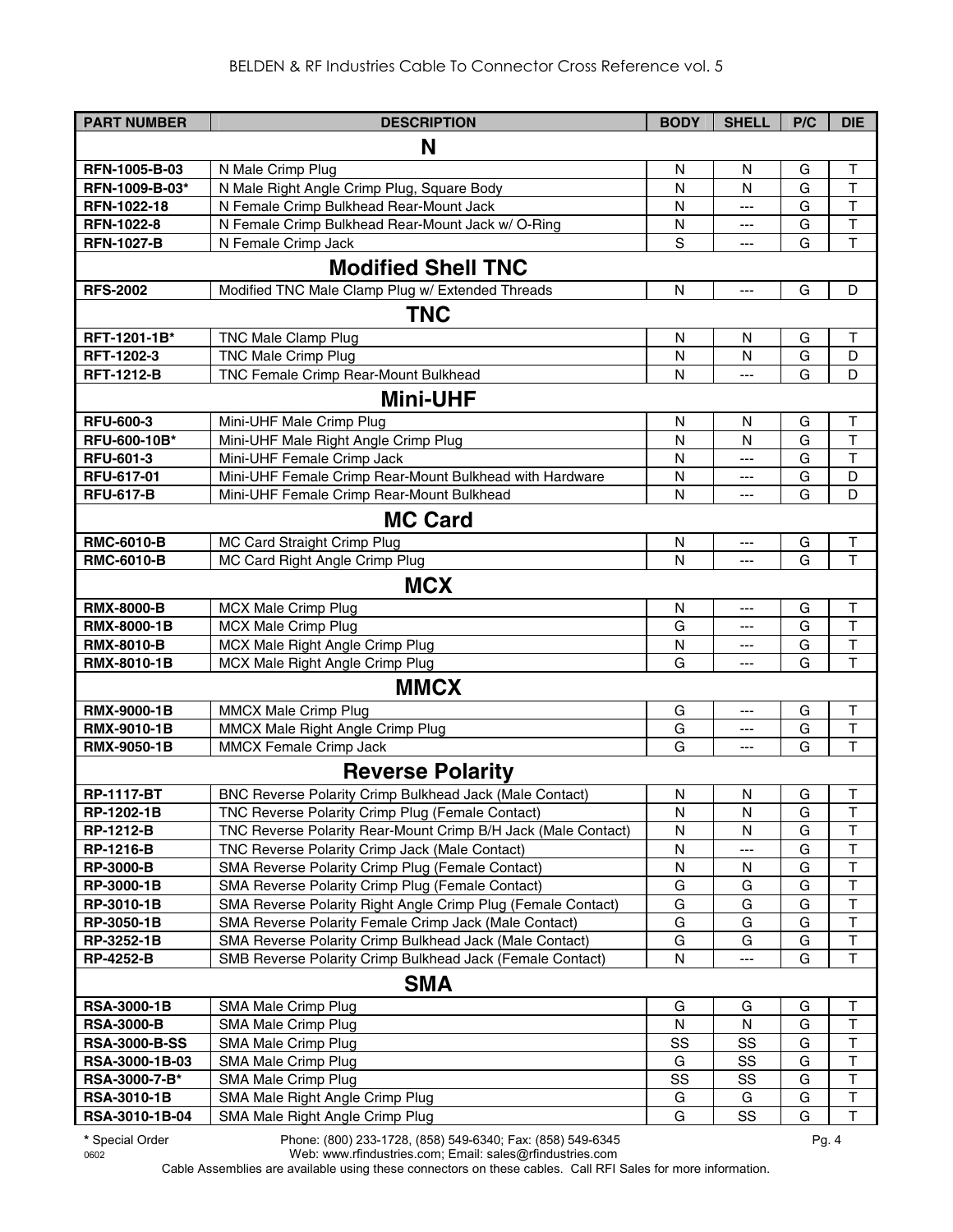BELDEN & RF Industries Cable To Connector Cross Reference vol. 5

| <b>RSA-3010-B</b>    | SMA Male Right Angle Crimp Plug                | N           | N            | G   | Т          |
|----------------------|------------------------------------------------|-------------|--------------|-----|------------|
| <b>RSA-3010-B-SS</b> | SMA Male Right Angle Crimp Plug                | SS          | <b>SS</b>    | G   | T          |
| <b>PART NUMBER</b>   | <b>DESCRIPTION</b>                             | <b>BODY</b> | <b>SHELL</b> | P/C | <b>DIE</b> |
| <b>RSA-3050-1B</b>   | SMA Female Crimp Jack                          | G           | G            | G   | Т          |
| <b>RSA-3050-B</b>    | SMA Female Crimp Jack                          | N           | N            | G   | T          |
| <b>RSA-3100-B</b>    | SMA Male Clamp Solder Plug                     | N           | N            | G   | T          |
| <b>RSA-3110-B</b>    | SMA Male Right Angle Clamp Plug                | N           | N            | G   | T          |
| <b>RSA-3252-B</b>    | SMA Female Bulkhead, W/O Gasket                | N           | N            | G   | T          |
| RSA-3252-B-03        | SMA Female Bulkhead, W/ Gasket                 | N           | N            | G   | T          |
|                      | <b>SMB</b>                                     |             |              |     |            |
| <b>RSB-4000-B</b>    | <b>SMB Crimp Plug</b>                          | N           | ---          | G   | т          |
| <b>RSB-4000-B-03</b> | SMB Crimp Plug (See Catalog)                   | N           | ---          | G   | T          |
| <b>RSB-4000-1B</b>   | <b>SMB Crimp Plug</b>                          | G           | ---          | G   | T          |
| <b>RSB-4010-B</b>    | SMB Right Angle Crimp Plug                     | N           | ---          | G   | T          |
| <b>RSB-4010-1B</b>   | SMB Right Angle Crimp Plug                     | G           | ---          | G   | T          |
| <b>RSB-4050-B</b>    | SMB Crimp Jack                                 | N           | ---          | G   | T          |
| <b>RSB-4050-1B</b>   | <b>SMB Crimp Jack</b>                          | G           | ---          | G   | T          |
| <b>RSB-4055-1B</b>   | SMB Right Angle Crimp Jack                     | G           | ---          | G   | т          |
| <b>RSB-4100-B</b>    | SMB Clamp Plug                                 | N           | ---          | G   | T          |
| <b>RSB-4252-B</b>    | SMB Jack, Crimp Bulkhead, Rear-Mount, W/D-Flat | N           | ---          | G   | T          |
|                      | <b>Reverse Thread</b>                          |             |              |     |            |
| RT-3252-1B-04        | <b>SMA Reverse Thread Female Crimp</b>         | N           | ---          | G   | T          |

# **Belden 83269**

| <b>PART NUMBER</b>   | <b>DESCRIPTION</b>                                         | <b>BODY</b> | <b>SHELL</b> | P/C   | <b>DIE</b>              |
|----------------------|------------------------------------------------------------|-------------|--------------|-------|-------------------------|
|                      | 1.0/2.3                                                    |             |              |       |                         |
| RF123-7000-B         | 1.0/2.3 Series Male Snap-On Crimp Plug                     | N           | N            | G     | T                       |
| RF123-7001-B         | 1.0/2.3 Series Male Slide-On Crimp Plug                    | N           | N            | G     | $\mathsf T$             |
| RF123-7002-B         | 1.0/2.3 Series Male Screw-On Crimp Plug                    | N           | N            | G     | $\overline{\mathsf{T}}$ |
| RF123-7050-1B        | 1.0/2.3 Series Female Slide-On Crimp Jack                  | G           | ---          | G     | $\overline{\mathsf{T}}$ |
| RF123-7052-1B        | 1.0/2.3 Series Female Bulkhead Crimp Jack                  | G           | ---          | G     | $\overline{\mathsf{T}}$ |
|                      | <b>BNC</b>                                                 |             |              |       |                         |
| RFB-1106-5B1         | BNC Male Crimp Plug (Large Ferrule)                        | N           | N            | G     | $\sf T$                 |
| <b>RFB-1117-B1-T</b> | BNC Female Crimp Rear-Mount Bulkhead, .200 Panel Thickness | N           | ---          | G     | $\overline{\mathsf{T}}$ |
| RFB-1123-B1          | <b>BNC Female Crimp Socket Jack</b>                        | N           | ---          | G     | $\overline{\mathsf{T}}$ |
|                      | N                                                          |             |              |       |                         |
| RFN-1005-B1-03       | N Male Crimp                                               | N           | $\mathsf{N}$ | G     | $\mathsf{T}$            |
| RFN-1009-B1-03       | N Male Right Angle Crimp Square Body                       |             |              |       |                         |
| RFN-1022-8-B1        | N Female Chassis Connector; Bulkhead Rear Mount Crimp      | N           | ---          | G     | $\mathsf T$             |
| <b>RFN-1027-B1</b>   | N Female Crimp                                             | S           | $---$        | G     | T                       |
|                      | <b>TNC</b>                                                 |             |              |       |                         |
| <b>RFT-1201-B1</b>   | TNC Male Clamp Plug                                        | N           | N            | G     | Т                       |
| RFT-1202-3B1         | <b>TNC Male Crimp Plug</b>                                 | N           | N            | G     | D                       |
| RFT-1212-B1          | <b>TNC Female Crimp Bulkhead Jack</b>                      | N           | ---          | G     | D                       |
|                      | <b>Mini-UHF</b>                                            |             |              |       |                         |
| RFU-600-3B1          | Mini-UHF Male Crimp Plug                                   | N           | N            | G     | T                       |
| <b>RFU-601-B1</b>    | Mini-UHF Female Crimp Jack                                 | N           | ---          | G     | $\overline{\mathsf{T}}$ |
| <b>RFU-617-B1</b>    | Mini-UHF Female Crimp Bulkhead Jack                        | N           | ---          | G     | T                       |
|                      | <b>MCX</b>                                                 |             |              |       |                         |
| <b>RMX-8000-B</b>    | <b>MCX Male Crimp Plug</b>                                 | N           | $---$        | G     | T                       |
| <b>RMX-8000-1B</b>   | <b>MCX Male Crimp Plug</b>                                 | G           | ---          | G     | $\overline{\mathsf{T}}$ |
| * Special Order      | Phone: (800) 233-1728, (858) 549-6340; Fax: (858) 549-6345 |             |              | Pg. 5 |                         |

0602 Web: www.rfindustries.com; Email: sales@rfindustries.com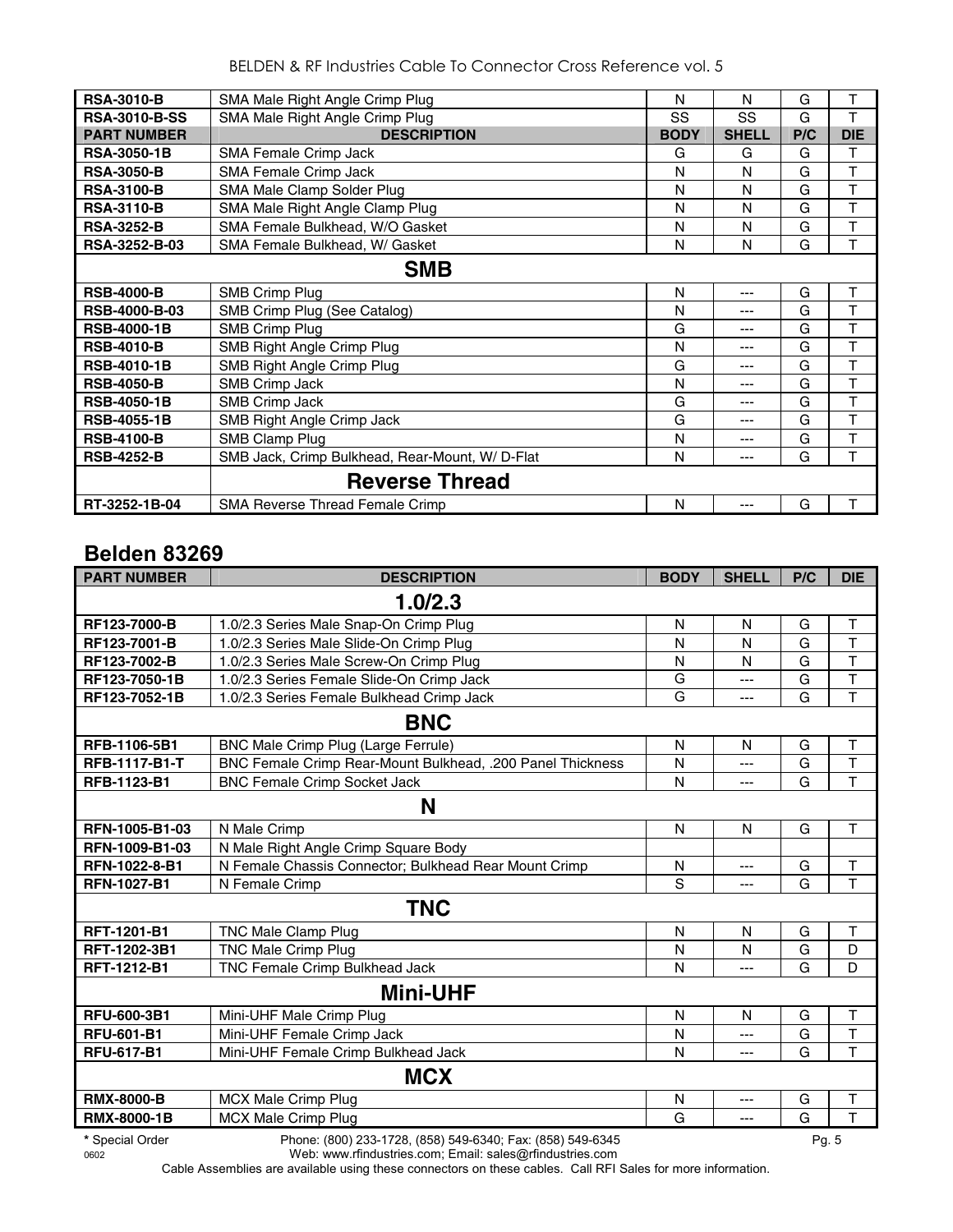| <b>PART NUMBER</b> | <b>DESCRIPTION</b>                                           | <b>BODY</b>  | <b>SHELL</b> | P/C | <b>DIE</b>              |
|--------------------|--------------------------------------------------------------|--------------|--------------|-----|-------------------------|
|                    | <b>MCX</b>                                                   |              |              |     |                         |
| <b>RMX-8010-B</b>  | MCX Male Right Angle Crimp Plug                              | N            | ---          | G   | $\top$                  |
| RMX-8010-1B        | MCX Male Right Angle Crimp Plug                              | G            | ---          | G   | $\mathsf T$             |
|                    | <b>MMCX</b>                                                  |              |              |     |                         |
| <b>RMX-9000-1B</b> | <b>MMCX Male Straight Crimp Plug</b>                         | G            | ---          | G   | Т                       |
| <b>RMX-9010-1B</b> | MMCX Male Right Angle Crimp Plug                             | G            | ---          | G   | $\overline{\mathsf{T}}$ |
| RMX-9050-1B        | MMCX Female Crimp Jack                                       | G            | ---          | G   | $\overline{\mathsf{T}}$ |
|                    | <b>Reverse Polarity</b>                                      |              |              |     |                         |
| RP-1202-1B1        | TNC Reverse Polarity Crimp Plug (Female Contact)             | ${\sf N}$    | N            | G   | $\top$                  |
| RP-1212-B1         | TNC Reverse Polarity Bulkhead Crimp Jack (Male Contact)      | $\mathsf{N}$ | ---          | G   | $\overline{\mathsf{T}}$ |
| RP-3000-B1         | SMA Reverse Polarity Crimp Plug (Female Contact)             | N            | ---          | G   | $\top$                  |
| RP-3252-1B1        | SMA Reverse Polarity Bulkhead Crimp Jack (Male Contact)      | G            | ---          | G   | $\overline{\mathsf{T}}$ |
|                    | <b>SMA</b>                                                   |              |              |     |                         |
| RSA-3000-1B1       | SMA Male Crimp Plug                                          | G            | G            | G   | T                       |
| <b>RSA-3000-B1</b> | SMA Male Crimp Plug                                          | N            | N            | G   | T                       |
| RSA-3010-1B1       | SMA Male Right Angle Crimp Plug                              | G            | G            | G   | $\overline{\mathsf{T}}$ |
| RSA-3010-B1        | SMA Male Right Angle Crimp Plug                              | N            | N            | G   | T                       |
| RSA-3050-1B1       | <b>SMA Female Crimp Jack</b>                                 | G            | ---          | G   | T                       |
| <b>RSA-3050-B1</b> | SMA Female Crimp Jack                                        | N            | ---          | G   | $\overline{\mathsf{T}}$ |
| <b>RSA-3100-B</b>  | SMA Clamp Solder Plug, for RG-174/U & RG-316/U Double Shield | N            | N            | G   | $\overline{\mathsf{T}}$ |
| <b>RSA-3110-B</b>  | SMA R/A Crimp Plug, for RG-174/U & RG-316/U Double Shield    | N            | N            | G   | T                       |
| RSA-3252-1B1       | SMA Female Rear-Mount Bulkhead, W/O Gasket                   | G            | ---          | G   | $\overline{\mathsf{T}}$ |
| <b>RSA-3252-B1</b> | SMA Female Rear-Mount Bulkhead, W/O Gasket                   | N            | ---          | G   | $\overline{\mathsf{T}}$ |
|                    | <b>SMB</b>                                                   |              |              |     |                         |
| RSB-4000-1B1       | SMB Plug                                                     | G            | ---          | G   | T                       |
| <b>RSB-4000-B1</b> | SMB Plug                                                     | N            | ---          | G   | $\overline{\mathsf{T}}$ |
| RSB-4010-1B1       | SMB R/A Plug                                                 | G            | ---          | G   | T                       |
| RSB-4010-B1        | SMB R/A Plug                                                 | N            | ---          | G   | $\overline{\mathsf{T}}$ |
| RSB-4050-1B1       | SMB Crimp Jack                                               | G            | ---          | G   | $\overline{\mathsf{T}}$ |
| RSB-4050-B1        | <b>SMB Crimp Jack</b>                                        | N            | ---          | G   | $\overline{\mathsf{T}}$ |
| RSB-4252-B1        | SMB Jack, Crimp Bulkhead, Rear Mount, W/ D-Flat              | N            | ---          | G   | $\overline{\mathsf{T}}$ |
|                    | <b>Reverse Thread</b>                                        |              |              |     |                         |
| RT-3252-1B1-04     | SMA Reverse Thread Female, Crimp Bulkhead, Rear Mount Jack   | $\mathsf{N}$ | ---          | G   | T                       |

# **Belden 7806A, 7806R, 8219, 8240, 8259, 8262, 9201, 9203, 9310, 9311, 9907, 83241**

| <b>PART NUMBER</b>  | <b>DESCRIPTION</b>                                         | <b>BODY</b> | <b>SHELL</b> | P/C | <b>DIE</b> |
|---------------------|------------------------------------------------------------|-------------|--------------|-----|------------|
|                     | <b>BNC</b>                                                 |             |              |     |            |
| RFB-1100-2          | BNC Male Clamp Solder Plug (Captive Pin); UG-88D/U         | N           | N            | G   | D          |
| <b>RFB-1100-2ST</b> | BNC Clamp Solder Plug(Captive Pin); UG-88/U, C/U, D/U, E/U | S           | S            | G   |            |
| <b>RFB-1102-T</b>   | <b>BNC Male Solderless Plug</b>                            | N           | N            | S   |            |
| <b>RFB-1104</b>     | <b>BNC Male Twist-on Plug</b>                              | N           | N            | S   | D          |
| RFB-1106-2          | BNC Male Crimp Plug; UG-1785/U                             | N           | N            | G   | D          |
| <b>RFB-1106-2ST</b> | BNC Male Crimp Plug; UG-1785/U                             | S           | S            | G   |            |
| <b>RFB-1106-2T</b>  | BNC Male Crimp Plug; UG-1785/U                             | N           | N            | G   |            |
| RFB-1106-9          | BNC Male Q/D Univ. Crimp Plug; for BNC, TNC, & N Female    | N           | N            | G   | D          |

**\*** Special Order Phone: (800) 233-1728, (858) 549-6340; Fax: (858) 549-6345 Pg. 6 Web: www.rfindustries.com; Email: sales@rfindustries.com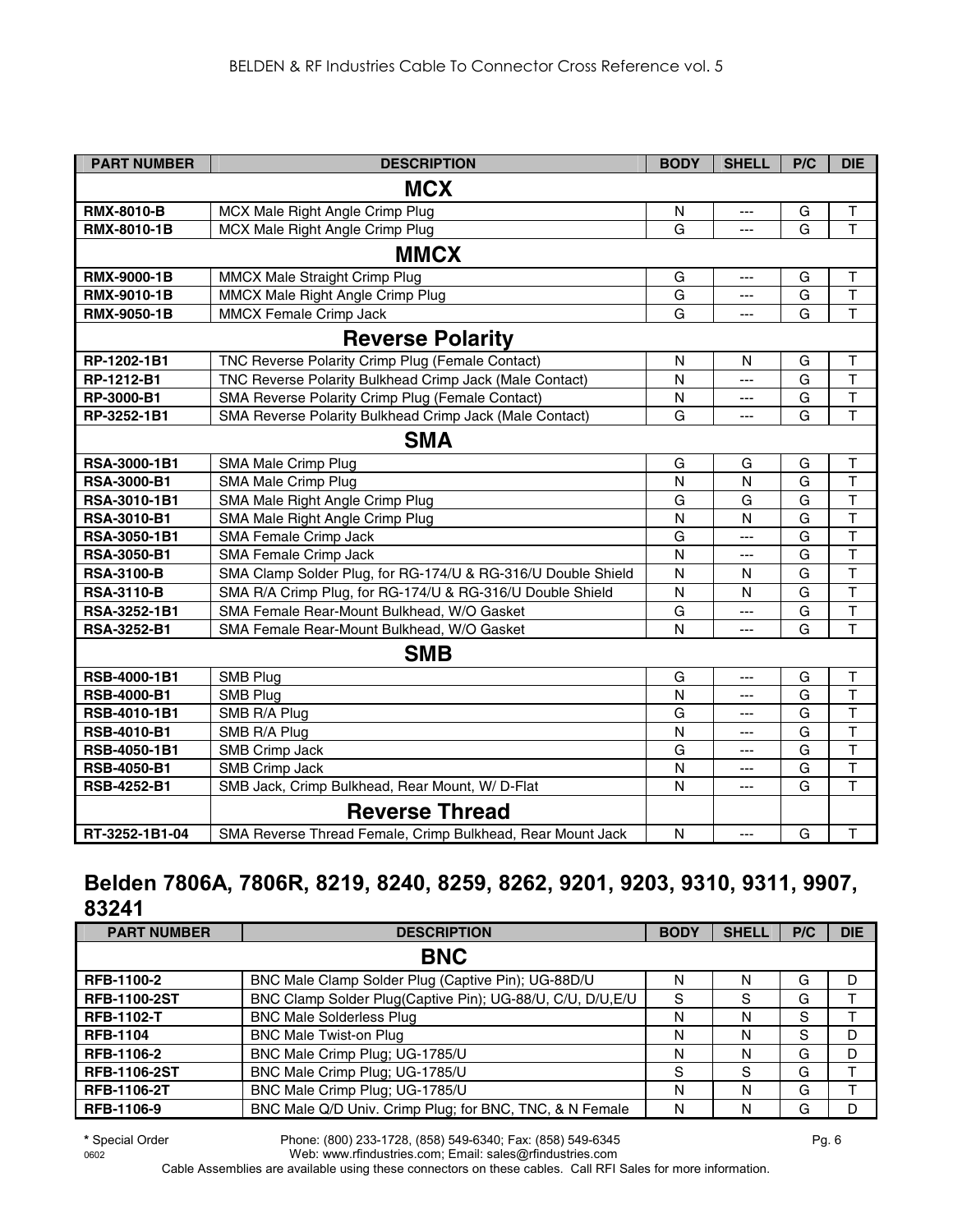| RFB-1106-C-03     | <b>BNC Male Crimp with BeCu Contact</b>         | N |  |
|-------------------|-------------------------------------------------|---|--|
| RFB-1110-C-04     | BNC Male Right Angle Clamp Plug                 |   |  |
| <b>RFB-1110-S</b> | BNC Male Right Angle Solder Plug; UG-913/U, A/U |   |  |

| <b>PART NUMBER</b>  | <b>DESCRIPTION</b>                                                                | <b>BODY</b>    | <b>SHELL</b>  | P/C         | <b>DIE</b>              |
|---------------------|-----------------------------------------------------------------------------------|----------------|---------------|-------------|-------------------------|
| RFB-1110-1          | BNC Male Right Angle Crimp Plug                                                   | N              | N             | G           | Τ                       |
| RFB-1110-C-04       | <b>BNC Male Right Angle Clamp Plug</b>                                            | S              | S             | G           | $\mathsf T$             |
| <b>RFB-1117</b>     | <b>BNC Female Crimp Bulkhead Jack</b>                                             | N              | ---           | G           | D                       |
| <b>RFB-1121</b>     | <b>BNC Female Twist-on Jack</b>                                                   | N              | ---           | $\mathbf S$ | D                       |
| RFB-1123-1          | <b>BNC Female Crimp Jack</b>                                                      | N              | ---           | G           | $\mathsf T$             |
| <b>RFB-1160</b>     | BNC Wall Plate Flush Mount Crimp Jack                                             | N              | ---           | G           | D                       |
| <b>RFB-1161</b>     | BNC Wall Plate Flush Mount Twist on Jack                                          | N              | ---           | G           | D                       |
|                     | <b>7/16 Din</b>                                                                   |                |               |             |                         |
| RFD-1600-2-C        | 7/16 Din Male Clamp Plug Combo Straight or Right Angle                            | ${\sf S}$      | ${\mathsf S}$ | $\mathbf S$ | T                       |
| RFD-1605-2-C        | 7/16 Din Male Crimp Plug Combo Straight or Right Angle                            | S              | S             | $\mathbf S$ | $\top$                  |
| RFD-1625-2-C        | 7/16 Din Female Clamp Jack Combo Straight or Right Angle                          | $\mathbf S$    | ---           | $\mathbf S$ | $\mathsf T$             |
| RFD-1630-2-C        | 7/16 Din Female Crimp Jack Combo Straight or Right Angle                          | $\mathbf S$    | ---           | $\mathbf S$ | $\overline{\mathsf{T}}$ |
| RFD-1641-2-C*       | 7/16 Din Female 4-Hole Flange Clamp Panel Mount, Combo<br>Straight or Right Angle | S              | ---           | S           | $\overline{1}$          |
| RFD-1642-2-C*       | 7/16 Din Female 4-Hole Flange Crimp Panel Mount, Combo<br>Straight or Right Angle | $\mathbf S$    | ---           | S           | T                       |
|                     | <b>FME</b>                                                                        |                |               |             |                         |
| <b>RFE-6000-C</b>   | <b>FME Male Crimp</b>                                                             | N              | ---           | G           | Т                       |
| RFE-6000-6C*        | FME Male Crimp, Black                                                             | C              | ---           | G           | $\top$                  |
| <b>RFE-6050-C</b>   | FME Female Crimp                                                                  | N              | ---           | G           | $\mathsf T$             |
| RFE-6050-6C*        | FME Female Crimp, Black                                                           | $\mathsf{C}$   | ---           | G           | $\overline{\mathsf{T}}$ |
|                     | N                                                                                 |                |               |             |                         |
| <b>RFN-1000-N</b>   | N Male Solder Clamp Plug; UG-536 B/U                                              | N              | N             | G           | Т                       |
| <b>RFN-1000-1S</b>  | N Male Solder Clamp Plug; UG-536 A/U                                              | S              | $\mathbb S$   | G           | $\sf T$                 |
| <b>RFN-1001-S</b>   | N Male Solder Plug                                                                | S              | $\mathbf S$   | G           | $\overline{\mathsf{T}}$ |
| <b>RFN-1005-2N</b>  | N Male Crimp Plug                                                                 | N              | N             | G           | $\overline{\mathsf{T}}$ |
| <b>RFN-1005-3C</b>  | N Male Crimp Plug                                                                 | $\mathbf S$    | ${\mathsf S}$ | G           | $\overline{\mathsf{T}}$ |
| <b>RFN-1005-5</b>   | N Male Crimp Plug (Quick Disconnect)                                              | $\overline{s}$ | S             | G           | $\overline{\mathsf{T}}$ |
| <b>RFN-1009-C</b>   | N Male Right Angle Crimp Plug                                                     | $\overline{s}$ | $\mathsf S$   | G           | $\overline{\mathsf{T}}$ |
| RFN-1009-C-03       | N Male Right Angle Crimp Plug, Square Body                                        | $\overline{s}$ | $\mathbf S$   | G           | $\overline{\mathsf{T}}$ |
| RFN-1021-6          | N Female Chassis, 4-Hole Flange, Solder Clamp                                     | $\mathbf S$    | ---           | G           | T                       |
| <b>RFN-1022-8-C</b> | N Female Crimp Blkhd, Rear Mount w/ O-Ring, for RG-58/U                           | N              | ---           | G           | $\overline{\mathsf{T}}$ |
| RFN-1025-1          | N Female Cable Clamp Jack; UG-536B/U                                              | $\mathbf S$    | ---           | G           | $\overline{\mathsf{T}}$ |
| <b>RFN-1027</b>     | N Female Crimp Cable Jack                                                         | S              | ---           | G           | T                       |
|                     | <b>Modified Shell SMA</b>                                                         |                |               |             |                         |
| <b>RFS-2006</b>     | SMA Male Right Angle Crimp with Modified Shell                                    | N              | ---           | G           | T                       |
|                     | <b>TNC</b>                                                                        |                |               |             |                         |
| <b>RFT-1200</b>     | TNC Male Clamp Solder Plug; MS39012/26-0101                                       | N              | N             | $\mathbf S$ | т                       |
| RFT-1202-2          | TNC Male Crimp Plug (Captive Pin); MS39012/26-0011                                | N              | N             | G           | D                       |
| <b>RFT-1202-2B</b>  | TNC Male Crimp Plug (Black Body); MS39012/26-001                                  | C              | C             | G           | D                       |
| <b>RFT-1202-2T</b>  | TNC Male Crimp Plug (Captive Pin); MS39012/26-0011                                | N              | N             | G           | Τ                       |
| <b>RFT-1202-5</b>   | TNC Male Crimp Plug; (Quick Disconnect)                                           | N              | N             | G           | D                       |
| <b>RFT-1204</b>     | <b>TNC Male Solderless Plug</b>                                                   | N              | N             | $\mathbf S$ | D                       |
| <b>RFT-1206</b>     | TNC Male Twist on Plug; AMP 2221983-7                                             | $\mathsf{N}$   | N             | $\mathbf S$ | D                       |
| <b>RFT-1212</b>     | TNC Female Crimp Bulkhead Jack; MS39012/23329/4-14                                | N              |               | G           | D                       |
| <b>RFT-1214</b>     | TNC Female Twist on Cable Jack                                                    | N<br>N         |               | S<br>G      | D<br>D                  |
| RFT-1216-1          | TNC Female Crimp Cable Jack; MS39012/27-0504                                      |                |               |             |                         |
| * Special Order     | Phone: (800) 233-1728, (858) 549-6340; Fax: (858) 549-6345                        |                |               | Pg. 7       |                         |

0602 Web: www.rfindustries.com; Email: sales@rfindustries.com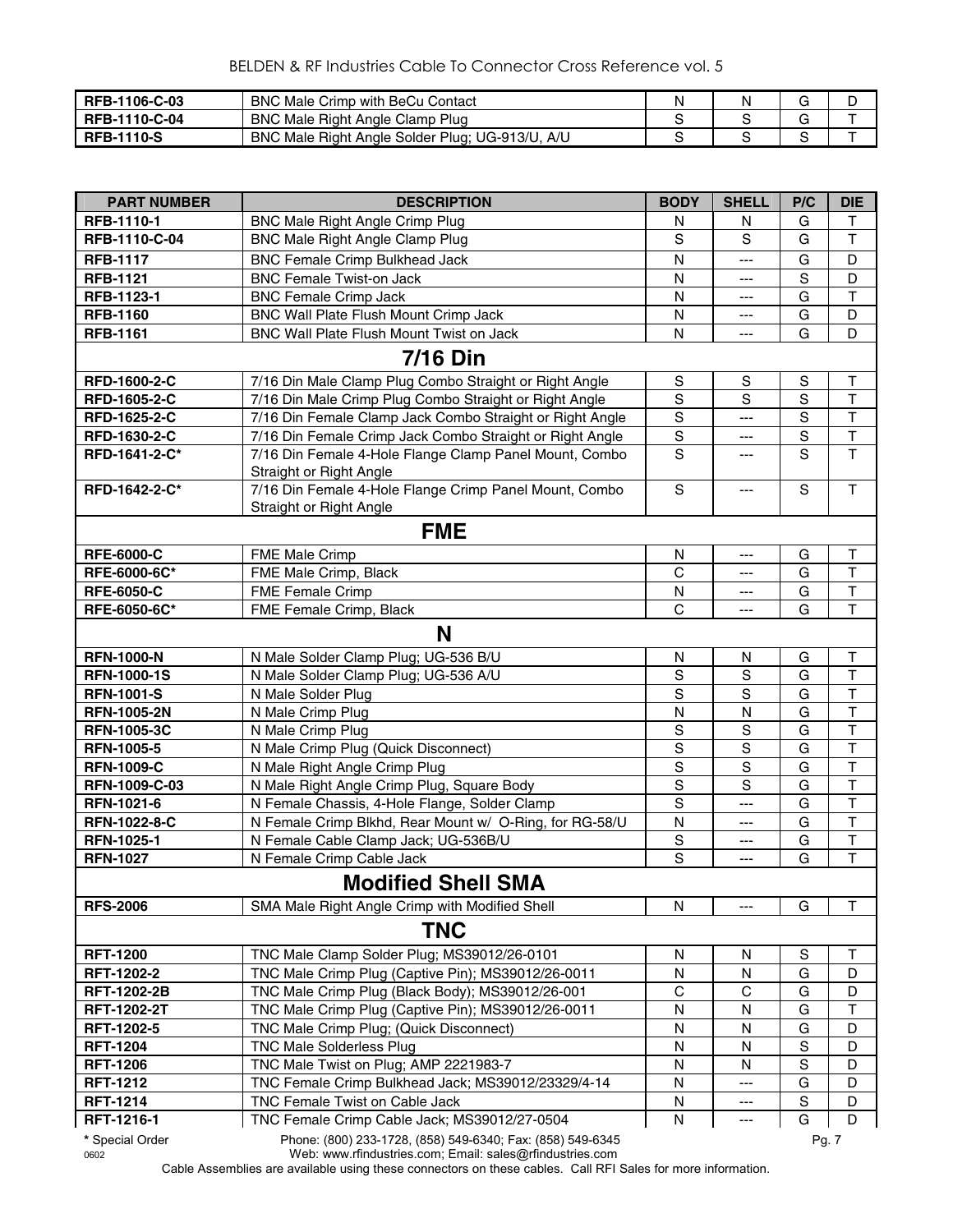| <b>RFT-1218</b>    | TNC Male R/A Crimp Plug; MS39012/30-0504                            | N            | N              | G              | $\mathsf T$  |
|--------------------|---------------------------------------------------------------------|--------------|----------------|----------------|--------------|
|                    | <b>UHF</b>                                                          |              |                |                |              |
| <b>RFU-500</b>     | UHF Solder Plug; PL-259; Use with RFU-530 Reducer                   | S            | N              | S              | Dap          |
| <b>RFU-501</b>     | UHF Solder Plug; PL-259; Use with RFU-530-S Reducer                 | S            | S              | S              | T            |
| <b>RFU-504</b>     | UHF Male Push on Ferrule (No Installation Tools); PL-259            | N            | N              | S              | Dap          |
| <b>RFU-505</b>     | <b>UHF Male Crimp Plug</b>                                          | $\mathsf{N}$ | $\mathsf{N}$   | $\mathbf S$    | Dap          |
| <b>PART NUMBER</b> | <b>DESCRIPTION</b>                                                  | <b>BODY</b>  | <b>SHELL</b>   | P/C            | <b>DIE</b>   |
| <b>RFU-505-ST</b>  | <b>UHF Male Crimp Plug</b>                                          | S            | S              | S              | $\mathsf{T}$ |
| <b>RFU-505-5</b>   | UHF Male Crimp Plug (Short Crimp)                                   | N            | N              | ${\sf N}$      | D            |
| <b>RFU-520</b>     | UHF Female Cable Clamp Jack                                         | N            | ---            | S              | $\mathsf T$  |
| <b>RFU-527</b>     | <b>UHF Female Crimp</b>                                             | N            | N              | $\mathbf S$    | D            |
| <b>RFU-527-T</b>   | <b>UHF Female Crimp Jack</b>                                        | N            | $\overline{a}$ | S              | $\top$       |
| <b>RFU-530</b>     | Adapter/Reducer; Use with RFU-500                                   | N            | $---$          | $\overline{a}$ | ---          |
| <b>RFU-530-S</b>   | Adapter/Reducer; Use with RFU-501                                   | $\mathbb S$  | ---            | ---            | ---          |
| <b>RFU-530-Z*</b>  | Adapter/Reducer; Use with RFU-500 & 501                             | N            | ---            | $---$          | ---          |
|                    | <b>Mini-UHF</b>                                                     |              |                |                |              |
| <b>RFU-600</b>     | Mini-UHF Push-on Ferrule Plug (No Installation Tools<br>Needed)     | N            | N              | S              | $\mathsf{T}$ |
| <b>RFU-600-1</b>   | Mini-UHF Male Crimp Plug; (AMP Drawn Metal Type)                    | N            | N              | S              | D            |
| <b>RFU-600-2</b>   | Mini-UHF Male Crimp Plug, Short, Black Chrome; Onaglass<br>Antennas | $\mathsf{C}$ | $\mathbf C$    | G              | D            |
| <b>RFU-600-5</b>   | Mini-UHF Male Crimp Plug (Quick Disconnect)                         | N            | N              | G              | D            |
| <b>RFU-600-6</b>   | Mini-UHF Male Crimp Plug; AMP 2266-001, Amphenol 81-<br>115         | N            | N              | S              | D            |
| <b>RFU-600-10C</b> | Mini-UHF Male R/A Crimp Plug                                        | N            | N              | G              | Τ            |
| <b>RFU-601-1</b>   | Mini-UHF Female Crimp Jack                                          | N            | ---            | G              | D            |
| <b>RFU-617-C</b>   | Mini-UHF Female Crimp Rear Mount Bulkhead Jack                      | N            | ---            | G              | D            |
|                    | <b>Reverse Polarity</b>                                             |              |                |                |              |
| <b>RP-1005-C</b>   | N Reverse Polarity Male Crimp Plug (Female Contact)                 | N            | N              | G              | Т            |
| <b>RP-1106-C</b>   | BNC Reverse Polarity Male Crimp Plug (Female Contact)               | N            | N              | G              | T            |
| <b>RP-1117-C</b>   | BNC Reverse Polarity Crimp Bulkhead Jack (Male Contact)             | N            | ---            | G              | T            |
| <b>RP-1202-C</b>   | TNC Reverse Polarity Male Crimp Plug (Female Contact)               | N            | N              | G              | T            |
| <b>RP-1212-C</b>   | TNC Reverse Polarity Crimp Bulkhead Jack (Male Contact)             | N            | ---            | G              | T            |
| <b>RP-3000-C</b>   | SMA Reverse Polarity Male Crimp Plug (Female Contact)               | $\mathsf{N}$ | N              | G              | T            |
| RP-3000-1C         | SMA Reverse Polarity Male Crimp Plug (Female Contact)               | G            | G              | G              | T            |
| RP-3010-1C         | SMA Reverse Polarity R/A Crimp Plug (Female Contact)                | G            | G              | G              | T            |
| RP-3050-1C         | SMA Reverse Polarity Crimp Jack (Male Contact)                      | N            | ---            | G              | $\top$       |
| RP-3252-1C         | SMA Reverse Polarity Crimp Bulkhead Jack (Male Contact)             | G            |                | G              | T            |
|                    | <b>SMA</b>                                                          |              |                |                |              |
| <b>RSA-3000-C</b>  | SMA Male Crimp Plug                                                 | N            | N              | G              | Т            |
| <b>RSA-3000-1C</b> | SMA Male Crimp Plug, Three Piece                                    | N            | G              | G              | Τ            |
| <b>RSA-3010-C</b>  | SMA Male R/A Crimp Plug                                             | N            | N              | G              | T            |
| <b>RSA-3050-C</b>  | <b>SMA Female Crimp</b>                                             | N            | ---            | G              | T            |
| RSA-3060-C*        | SMA Female Right Angle Crimp Jack                                   | N            | ---            | G              | T            |
| <b>RSA-3100-C</b>  | SMA Male Clamp Solder Plug                                          | N            | N              | G              | T            |
| <b>RSA-3110-C</b>  | SMA Male Right Angle Clamp Plug                                     | N            | N              | G              | T            |
| RSA-3220-C*        | SMA Male Crimp Bulkhead, 2-Hole Flange                              | N            | N              | G              | T            |
| RSA-3230-C*        | SMA Male Crimp Bulkhead, 4-Hole Flange                              | N            | N              | G              | T            |
| RSA-3252-1C*       | SMA Female Crimp Bulkhead                                           | G            |                | G              | T            |
| <b>RSA-3252-C</b>  | SMA Female Crimp Bulkhead                                           | N            | ---            | G              | $\top$       |
| <b>RSA-3260-C</b>  | SMA Female Crimp Bulkhead, 2-Hole Flange                            | N            | ---            | G              | $\mathsf T$  |
| <b>RSA-3270-C</b>  | SMA Female Crimp Bulkhead, 4-Hole Flange                            | N            | ---            | G              | $\top$       |
|                    |                                                                     |              |                |                |              |

#### **Reverse Thread**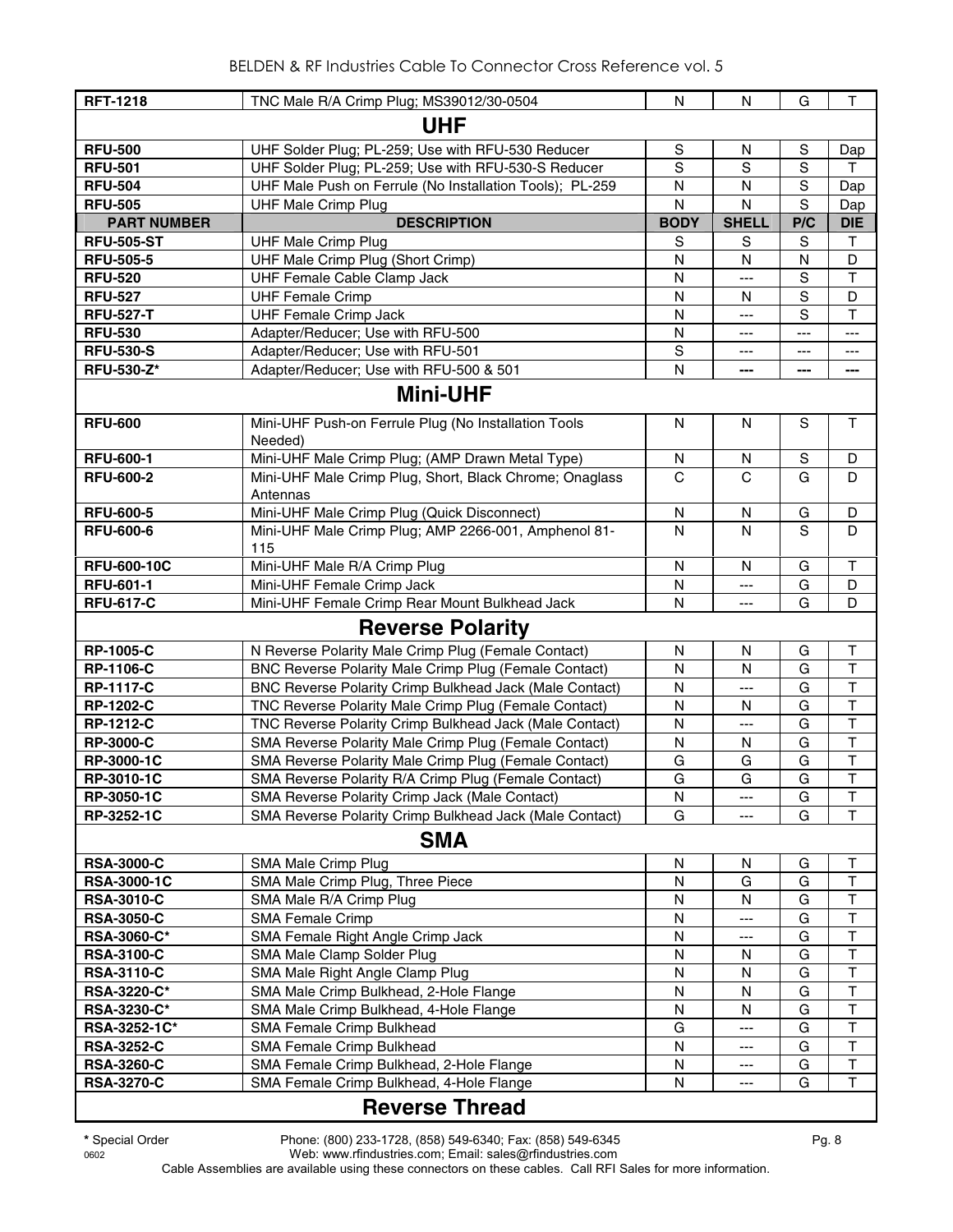BELDEN & RF Industries Cable To Connector Cross Reference vol. 5

| <b>RT-1005-C</b>  | N Reverse Thread Male Crimp Plug             | N | G |  |
|-------------------|----------------------------------------------|---|---|--|
| RT-1009-C-03      | N Reverse Thread Right Angle Male Crimp Plug | N | G |  |
| <b>RT-1200-C</b>  | TNC Reverse Thread Male Clamp Plug           | N |   |  |
| <b>RT-1202-C</b>  | TNC Reverse Thread Male Crimp Plug           | N | G |  |
| <b>RT-3000-1C</b> | SMA Reverse Thread Male Crimp Plug           | N | G |  |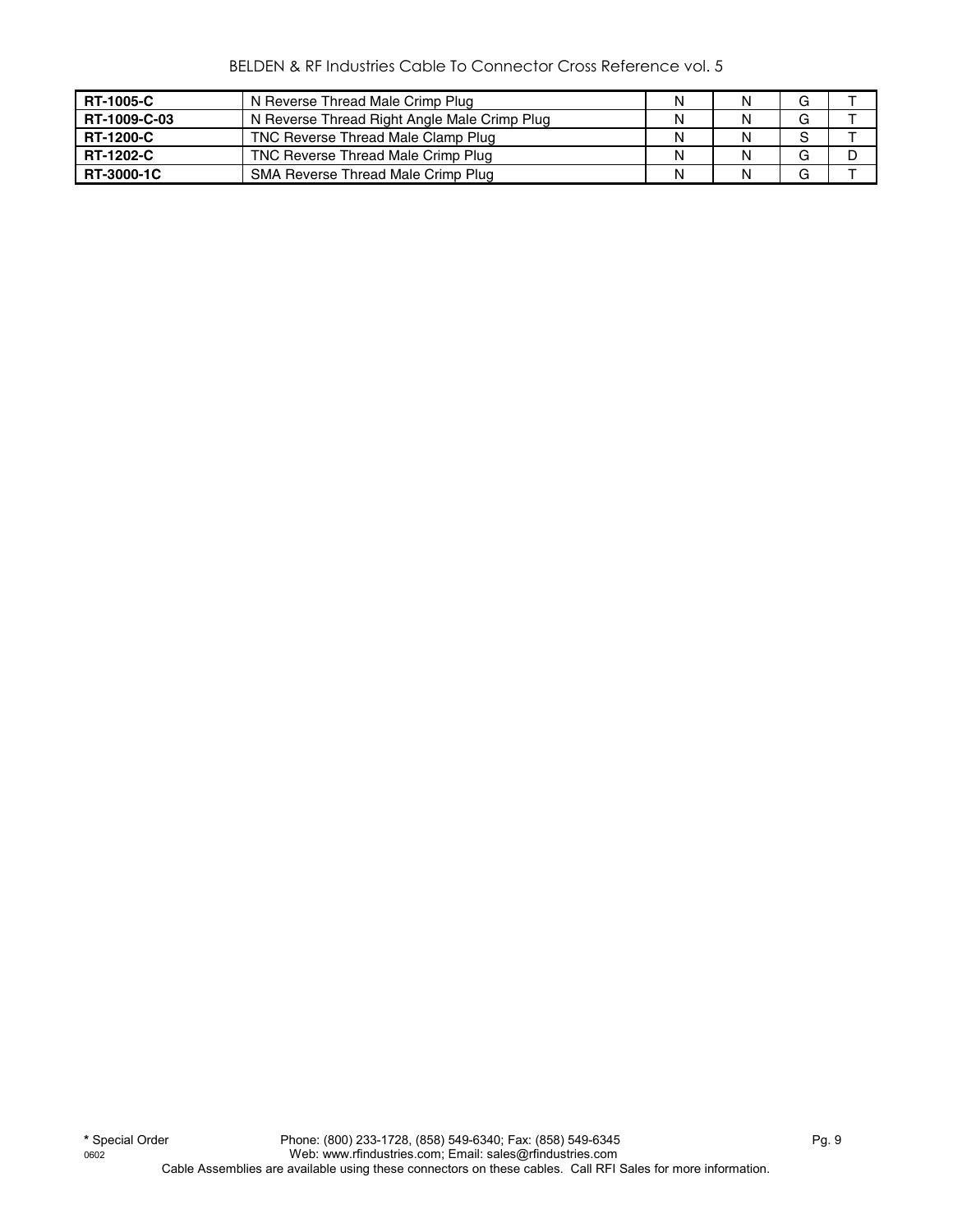# **Belden 83242, 84142**

| <b>PART NUMBER</b>   | <b>DESCRIPTION</b>                                                  | <b>SHELL</b>   | <b>BODY</b>       | P/C                     | <b>DIE</b>              |  |  |  |  |  |
|----------------------|---------------------------------------------------------------------|----------------|-------------------|-------------------------|-------------------------|--|--|--|--|--|
|                      | <b>BNC</b>                                                          |                |                   |                         |                         |  |  |  |  |  |
| RFB-1100-2           | <b>BNC Male Clamp Plug</b>                                          | N              | N                 | G                       | D                       |  |  |  |  |  |
| <b>RFB-1100-2ST</b>  | <b>BNC Male Clamp Plug</b>                                          | S              | S                 | G                       | $\mathsf T$             |  |  |  |  |  |
| <b>RFB-1102-T</b>    | <b>BNC Male Solderless Clamp Plug</b>                               | N              | N                 | S                       | $\top$                  |  |  |  |  |  |
| <b>RFB-1106-C1ST</b> | <b>BNC Male Crimp Plug</b>                                          | S              | S                 | $\overline{\mathsf{G}}$ | $\overline{\mathsf{T}}$ |  |  |  |  |  |
| RFB-1106-2TC1        | <b>BNC Male Crimp Plug</b>                                          | N              | N                 | G                       | T                       |  |  |  |  |  |
| RFB-1106-C1          | <b>BNC Male Crimp</b>                                               | N              | N                 | G                       | D                       |  |  |  |  |  |
| RFB-1110-C-04        | <b>BNC Male Right Angle Clamp Plug</b>                              | $\overline{S}$ | S                 | G                       | T                       |  |  |  |  |  |
| RFB-1110-C1          | BNC Male Right Angle Crimp Plug, RG-55                              | N              | N                 | G                       | T                       |  |  |  |  |  |
| <b>RFB-1117-C1</b>   | BNC Female Crimp Rear Mount Bulkhead Jack                           | N              | ---               | G                       | D                       |  |  |  |  |  |
| RFB-1123-C1          | <b>BNC Female Crimp</b>                                             | N              | ---               | G                       | $\mathsf{T}$            |  |  |  |  |  |
|                      | <b>7/16 Din</b>                                                     |                |                   |                         |                         |  |  |  |  |  |
| RFD-1600-2-C1        | 7/16 Din Male Clamp Plug Combo Straight or Right Angle              | S              | $\mathbf S$       | S                       | T                       |  |  |  |  |  |
| RFD-1605-2-C1        | 7/16 Din Male Crimp Plug Combo Straight or Right Angle              | S              | S                 | $\overline{s}$          | $\overline{\mathsf{T}}$ |  |  |  |  |  |
| RFD-1611-2-C1*       | 7/16 Din Male Crimp Rear Mount Bulkhead Plug                        | $\overline{S}$ | S                 | $\overline{s}$          | $\overline{\mathsf{T}}$ |  |  |  |  |  |
| RFD-1625-2-C1        | 7/16 Din Female Clamp Jack Combo Straight or Right Angle            | $\overline{s}$ | ---               | $\overline{s}$          | $\overline{\mathsf{T}}$ |  |  |  |  |  |
| RFD-1630-2-C1        | 7/16 Din Female Crimp Jack Combo Straight or Right Angle            | $\mathbf S$    | ---               | $\mathbf S$             | $\mathsf T$             |  |  |  |  |  |
| RFD-1641-2-C1*       | 7/16 Din Female 4-Hole Flange Panel Mount Clamp Jack Combo          | S              | ---               | S                       | T                       |  |  |  |  |  |
|                      | Straight or Right Angle                                             |                |                   |                         |                         |  |  |  |  |  |
| RFD-1642-2-C1*       | 7/16 Din Female 4-Hole Flange Panel Mount Crimp Jack Combo          | S              | ---               | $\mathbf S$             | $\overline{\mathsf{T}}$ |  |  |  |  |  |
|                      | Straight or Right Angle                                             |                |                   |                         |                         |  |  |  |  |  |
|                      | N                                                                   |                |                   |                         |                         |  |  |  |  |  |
| <b>RFN-1000-N</b>    | N Male Clamp Plug                                                   | N              | N                 | G                       | Т                       |  |  |  |  |  |
| <b>RFN-1000-1S</b>   | N Male Clamp Plug                                                   | S              | $\mathsf S$       | G                       | $\mathsf T$             |  |  |  |  |  |
| <b>RFN-1001-S</b>    | N Male Solder Plug                                                  | $\mathsf S$    | S                 | G                       | $\mathsf T$             |  |  |  |  |  |
| <b>RFN-1005-C1</b>   | N Male Crimp Plug                                                   | ${\mathsf S}$  | N                 | G                       | $\mathsf T$             |  |  |  |  |  |
| RFN-1005-3C1         | N Male Crimp Plug                                                   | ${\mathsf S}$  | S                 | G                       | $\mathsf T$             |  |  |  |  |  |
| RFN-1005-5C1         | N Male Quick Disconnect Crimp Plug                                  | $\mathsf S$    | S                 | G                       | $\overline{\mathsf{T}}$ |  |  |  |  |  |
| <b>RFN-1009-C1</b>   | N Male R/A Crimp Plug                                               | $\mathbb S$    | S                 | G                       | $\mathsf T$             |  |  |  |  |  |
| RFN-1021-6           | N Female 4-Hole Flange Panel Mount Clamp Jack                       | S              | $---$             | G                       | $\mathsf T$             |  |  |  |  |  |
| RFN-1022-8-C1        | N Female Crimp, Rear Mount Bulkhead, RG-142/U                       | N              | ---               | G                       | $\top$                  |  |  |  |  |  |
| RFN-1025-1           | N Female Clamp Jack                                                 | S              | $\qquad \qquad -$ | G                       | $\sf T$                 |  |  |  |  |  |
| <b>RFN-1027-C1</b>   | N Female Crimp Jack                                                 | S              | $---$             | G                       | $\mathsf{T}$            |  |  |  |  |  |
|                      | <b>TNC</b>                                                          |                |                   |                         |                         |  |  |  |  |  |
| <b>RFT-1200</b>      | <b>TNC Male Clamp Plug</b>                                          | N              | N                 | G                       | Τ                       |  |  |  |  |  |
| RFT-1202-C1          | TNC Male Crimp Plug                                                 | N              | N                 | G                       | D                       |  |  |  |  |  |
| RFT-1202-2TC1        | TNC Male Crimp, RG-142/U                                            | N              | N                 | G                       | Τ                       |  |  |  |  |  |
| RFT-1212-C1          | TNC Female Crimp Bulkhead Jack, Rear Mount with D-Flat & O-<br>Ring | N              | ---               | G                       | D                       |  |  |  |  |  |
| RFT-1216-C1          | TNC Female Crimp Jack                                               | $\mathsf{N}$   | ---               | G                       | D                       |  |  |  |  |  |
| RFT-1218-C1          | TNC Male R/A Crimp Plug                                             | N              | N                 | G                       | T                       |  |  |  |  |  |
|                      | <b>UHF</b>                                                          |                |                   |                         |                         |  |  |  |  |  |
| <b>RFU-500</b>       | UHF Solder Plug, PL-259                                             | $\mathbb S$    | N                 | S                       | Dap                     |  |  |  |  |  |
| <b>RFU-501</b>       | UHF Solder Plug, PL-259                                             | $\mathbb S$    | $\mathbf S$       | $\mathbb S$             | т                       |  |  |  |  |  |
| <b>RFU-505-C1</b>    | <b>UHF Male Crimp</b>                                               | $\mathsf{N}$   | N                 | ${\mathsf S}$           | Dap                     |  |  |  |  |  |
| <b>RFU-520</b>       | <b>UHF Female Clamp Jack</b>                                        | N              | ---               | S                       | т                       |  |  |  |  |  |
| <b>RFU-530</b>       | Reducer/Adapter, Use with RFU-500 & 501; UG-175/U                   | ---            | ${\sf N}$         | ---                     | $\scriptstyle\cdots$    |  |  |  |  |  |
| <b>RFU-530-S</b>     | Reducer/Adapter, Use with RFU-500 & 501; UG-175/U                   | ---            | S                 | ---                     | $---$                   |  |  |  |  |  |
| <b>RFU-530-Z*</b>    | Reducer/Adapter, Use with RFU-500 & 501; UG-175/U                   | $---$          | ${\sf N}$         | ---                     | ---                     |  |  |  |  |  |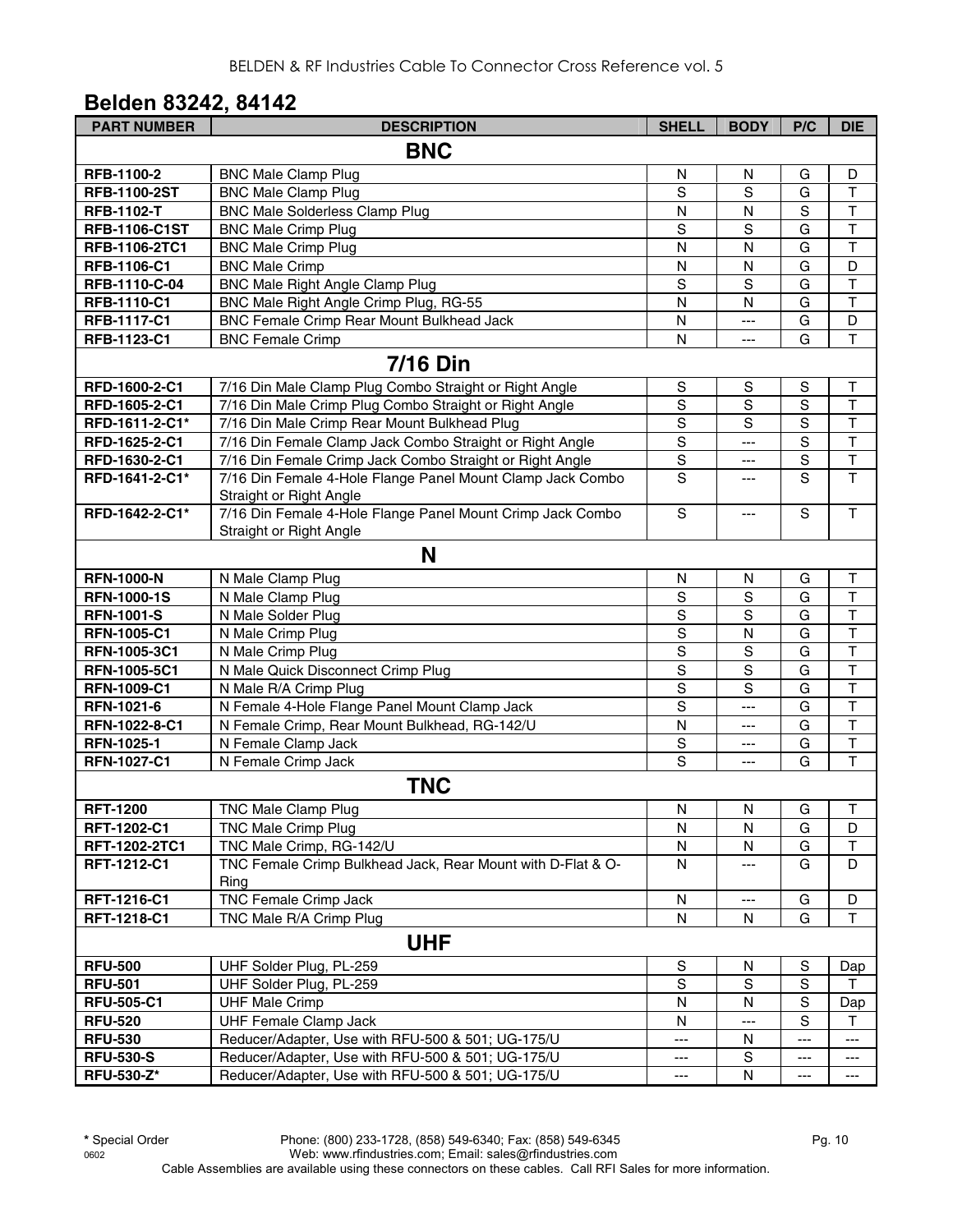| <b>PART NUMBER</b>  | <b>DESCRIPTION</b>                                            | <b>SHELL</b> | <b>BODY</b>    | P/C | <b>DIE</b>              |
|---------------------|---------------------------------------------------------------|--------------|----------------|-----|-------------------------|
|                     | <b>Mini-UHF</b>                                               |              |                |     |                         |
| <b>RFU-600-1C1</b>  | Mini-UHF Male Crimp Plug                                      | N            | N              | G   | D                       |
| <b>RFU-600-6C1</b>  | Mini-UHF Male Crimp Plug                                      | N            | N              | S   | D                       |
| <b>RFU-600-10C1</b> | Mini-UHF Male R/A Crimp Plug                                  | N            | N              | G   | T                       |
| <b>RFU-601-C1</b>   | Mini-UHF Female Crimp Jack, Die-cast Zinc                     | N            | ---            | S   | D                       |
|                     | <b>Reverse Polarity</b>                                       |              |                |     |                         |
| RP-1005-C1          | N Reverse Polarity Crimp Plug (Female Contact)                | N            | N              | G   | $\mathsf T$             |
| RP-1202-C1          | TNC Reverse Polarity Crimp Plug (Female Contact)              | N            | N              | G   | T                       |
| RP-1212-C1          | TNC Reverse Polarity Rear Mount B/H Crimp Jack (Male Contact) | N            | ---            | G   | $\overline{\mathsf{T}}$ |
| RP-3000-C1          | SMA Reverse Polarity Crimp Plug (Female Contact)              | N            | N              | G   | T                       |
| RP-3000-1C1         | SMA Reverse Polarity Crimp Plug (Female Contact)              | G            | G              | G   | T                       |
| RP-3010-1C1         | SMA Reverse Polarity Right Angle Crimp Plug (Female Contact)  | G            | G              | G   | T                       |
| RP-3050-1C1         | SMA Reverse Polarity Female Crimp Jack (Male Contact)         | G            | ---            | G   | $\overline{\mathsf{T}}$ |
| RP-3252-1C1         | SMA Reverse Polarity Bulkhead Crimp Jack (Male Contact)       | G            | ---            | G   | T                       |
|                     | <b>SMA</b>                                                    |              |                |     |                         |
| <b>RSA-3000-C1</b>  | SMA Male Crimp Plug                                           | N            | N              | G   | Т                       |
| RSA-3010-1C1        | SMA Male Right Angle Crimp                                    | G            | G              | G   | T                       |
| RSA-3010-C1         | SMA Male Right Angle Crimp                                    | N            | N              | G   | T                       |
| <b>RSA-3050-C1</b>  | <b>SMA Female Crimp Jack</b>                                  | N            | ---            | G   | T                       |
| <b>RSA-3100-C</b>   | SMA Male Clamp Plug                                           | N            | N              | G   | T                       |
| <b>RSA-3110-C</b>   | SMA Male Right Angle Clamp Plug                               | N            | N              | G   | T                       |
| RSA-3252-1C1        | SMA Female Crimp Rear Mount Bulkhead Jack                     | G            | ---            | G   | $\overline{\mathsf{T}}$ |
| <b>RSA-3252-C1</b>  | SMA Female Crimp Rear Mount Bulkhead Jack                     | N            | $\overline{a}$ | G   | T                       |
|                     | <b>Reverse Thread</b>                                         |              |                |     |                         |
| RT-1005-C1          | N Reverse Thread Male Crimp Plug                              | N            | N              | G   | $\mathsf T$             |
| RT-1009-C1-03       | N Reverse Thread Male Right Angle Crimp Plug                  | N            | N              | G   | T                       |
| <b>RT-1200-C</b>    | TNC Reverse Thread Male Crimp Plug                            | N            | N              | G   | T                       |
| RT-1202-C1          | TNC Reverse Thread Male Crimp Plug                            | N            | N              | G   | $\overline{\mathsf{T}}$ |
| RT-3000-1C1         | SMA Reverse Thread Male Crimp Plug                            | G            | G              | G   | T                       |

# **Belden 7807A, 7807R**

| <b>PART NUMBER</b>   | <b>DESCRIPTION</b>                                           | <b>SHELL</b> | <b>BODY</b> | P/C | <b>DIE</b> |
|----------------------|--------------------------------------------------------------|--------------|-------------|-----|------------|
|                      | <b>BNC</b>                                                   |              |             |     |            |
| <b>RFB-1100-C2ST</b> | <b>BNC Male Clamp Plug</b>                                   | S            | S           | G   | Т          |
| <b>RFB-1106-C2</b>   | <b>BNC Male Crimp Plug</b>                                   | N            | N           | G   | D          |
| <b>RFB-1106-C2ST</b> | <b>BNC Male Crimp Plug</b>                                   | S            | S           | G   | т          |
| <b>RFB-1106-C2T</b>  | <b>BNC Male Crimp Plug</b>                                   | N            | N           | G   | T          |
| <b>RFB-1110-C2</b>   | <b>BNC Male Right Angle Crimp Plug</b>                       | N            | N           | G   | T          |
| <b>RFB-1110-C2S</b>  | BNC Male Right Angle Clamp Plug                              | S            | S           | S   | T          |
| <b>RFB-1117-C2</b>   | <b>BNC Female Crimp Rear Mount Bulkhead Jack</b>             | N            | ---         | G   | D          |
| RFB-1123-C2          | <b>BNC Female Crimp Jack</b>                                 | N            | ---         | G   | т          |
|                      | <b>7/16 Din</b>                                              |              |             |     |            |
| <b>RFD-1600-2-C</b>  | 7/16 Din Male Clamp Plug Combo Straight or Right Angle       | S            | S           | S   | т          |
| <b>RFD-1605-2-C</b>  | 7/16 Din Male Crimp Plug Combo Straight or Right Angle       | S            | S           | S   | T          |
| <b>RFD-1625-2-C</b>  | 7/16 Din Female Clamp Jack Combo Straight or Right Angle     | S            | ---         | S   | T          |
| RFD-1630-2-C         | 7/16 Din Female Crimp Jack Combo Straight or Right Angle     | S            | ---         | S   | T          |
| RFD-1641-2-C*        | 7/16 Din 4-Hole Panel Mount Clamp Jack Combo Straight or R/A | S            | ---         | S   | т          |
| RFD-1642-2-C*        | 7/16 Din 4-Hole Panel Mount Clamp Jack Combo Straight or R/A | S            | ---         | S   | т          |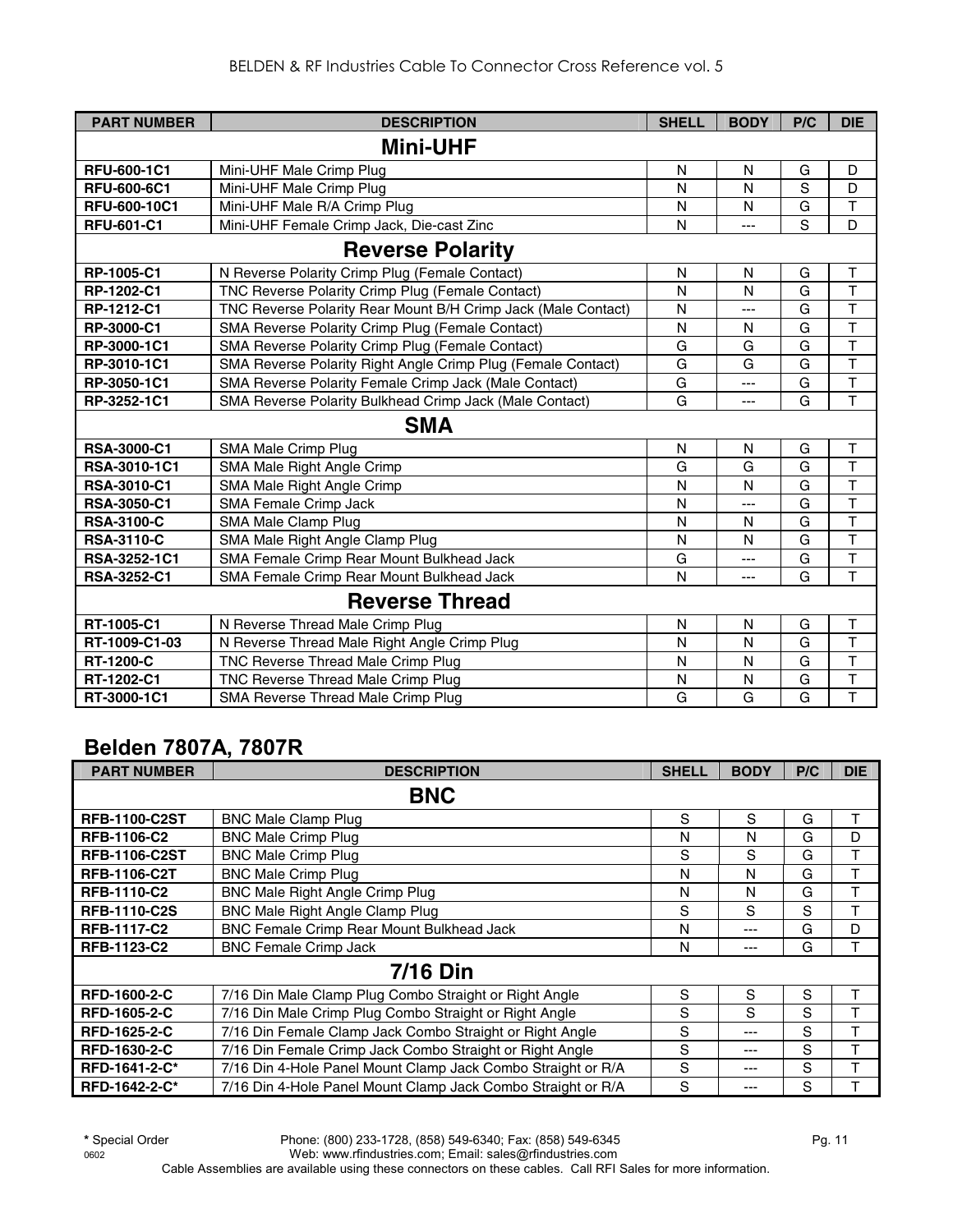| <b>PART NUMBER</b>  | <b>DESCRIPTION</b>                                      | <b>SHELL</b> | <b>BODY</b>    | P/C         | <b>DIE</b>     |
|---------------------|---------------------------------------------------------|--------------|----------------|-------------|----------------|
|                     | <b>FME</b>                                              |              |                |             |                |
| RFE-6050-C2         | FME Female Crimp Jack                                   | $\mathsf{N}$ | $\overline{a}$ | G           | $\mathsf{T}$   |
|                     |                                                         |              |                |             |                |
|                     | N                                                       |              |                |             |                |
| <b>RFN-1000-C2</b>  | N Male Clamp Plug                                       | N            | N              | G           | Τ              |
| <b>RFN-1000-C2S</b> | N Male Clamp Plug                                       | S            | S              | G           | T              |
| <b>RFN-1001-S</b>   | N Male Solder Plug                                      | S            | S              | G           | $\top$         |
| <b>RFN-1005-C2</b>  | $\overline{N}$ Male Crimp                               | N            | N              | G           | T              |
| <b>RFN-1005-C2S</b> | N Male Crimp                                            | S            | S              | G           | T              |
| <b>RFN-1009-C2</b>  | N Male Right Angle Crimp                                | S            | S              | G           | $\top$         |
| RFN-1022-8-C2       | N Female Crimp, Rear Mount Bulkhead                     | ${\sf N}$    | $---$          | G           | $\top$         |
| <b>RFN-1025-C2</b>  | N Female Solder Clamp                                   | ${\sf S}$    | ---            | G           | $\mathsf T$    |
| <b>RFN-1027-C2</b>  | N Female Crimp Jack                                     | S            | $---$          | G           | $\overline{1}$ |
|                     | <b>TNC</b>                                              |              |                |             |                |
| RFT-1200-C2         | <b>TNC Male Clamp</b>                                   | ${\sf N}$    | ${\sf N}$      | $\mathbf S$ | $\mathsf T$    |
| RFT-1202-C2         | <b>TNC Male Crimp</b>                                   | $\mathsf{N}$ | N              | G           | D              |
| RFT-1202-C2T        | <b>TNC Male Crimp</b>                                   | $\mathsf{N}$ | N              | G           | $\mathsf T$    |
| RFT-1212-C2         | TNC Female Crimp Rear Mount Bulkhead Jack               | N            | $\mathsf{N}$   | G           | D              |
| RFT-1216-C2         | TNC Female Crimp Jack                                   | ${\sf N}$    | ${\sf N}$      | G           | D              |
| RFT-1218-C2         | TNC Male Right Angle Crimp Plug                         | N            | $\mathsf{N}$   | G           | $\mathsf{T}$   |
|                     | <b>UHF</b>                                              |              |                |             |                |
| <b>RFU-500</b>      | <b>UHF Male Solder Plug</b>                             | S            | N              | S           | Dap            |
| <b>RFU-501</b>      | <b>UHF Male Solder Plug</b>                             | S            | S              | S           | т              |
| <b>RFU-504</b>      | UHF Male Push-On Ferrule Plug                           | N            | $\mathsf{N}$   | $\mathbf S$ | Dap            |
| <b>RFU-505</b>      | <b>UHF Male Crimp Plug</b>                              | N            | N              | S           | Dap            |
| <b>RFU-505-ST</b>   | <b>UHF Male Crimp Plug</b>                              | $\mathsf S$  | $\mathbf S$    | S           | Τ              |
| <b>RFU-505-5</b>    | <b>UHF Male Crimp Plug</b>                              | N            | N              | N           | D              |
| <b>RFU-520-C2</b>   | <b>UHF Female Clamp Jack</b>                            | N            | $---$          | S           | T              |
| <b>RFU-530</b>      | Reducer/Adapter, Use with RFU-500 & 501; UG-175/U       | ---          | N              | ---         | ---            |
| <b>RFU-530-S</b>    | Reducer/Adapter, Use with RFU-500 & 501; UG-175/U       | ---          | S              | ---         | ---            |
| <b>RFU-530-Z*</b>   | Reducer/Adapter, Use with RFU-500 & 501; UG-175/U       | ---          | N              | ---         | ---            |
|                     | <b>Mini-UHF</b>                                         |              |                |             |                |
| <b>RFU-600-1C2</b>  | Mini-UHF Male Crimp Plug                                | N            | N              | G           | D              |
| <b>RFU-601-C2</b>   | Mini-UHF Female Crimp Jack                              | N            | N              | S           | D              |
|                     |                                                         |              |                |             |                |
|                     | <b>Reverse Polarity</b>                                 |              |                |             |                |
| RP-1106-C2          | <b>BNC Reverse Polarity Crimp Plug (Female Contact)</b> | N            | N              | G           | Τ              |
| <b>RP-1202-C2</b>   | TNC Reverse Polarity Crimp Plug (Female Contact)        | N            | N              | G           | T              |
| <b>RP-3000-C2</b>   | SMA Reverse Polarity Crimp Plug (Female Contact)        | N            | N              | G           | T              |
|                     | <b>SMA</b>                                              |              |                |             |                |
| RSA-3000-1C2        | SMA Male Crimp Plug                                     | G            | G              | G           | Τ              |
| <b>RSA-3000-C2</b>  | SMA Male Crimp Plug                                     | N            | N              | G           | Τ              |
| <b>RSA-3010-C2</b>  | SMA Male Right Angle Crimp Plug                         | N            | N              | G           | $\top$         |
| <b>RSA-3050-C2</b>  | SMA Female Crimp Jack                                   | N            | ---            | G           | $\top$         |
|                     |                                                         |              |                |             |                |
| <b>RSA-3100-C2</b>  | SMA Male Solder Clamp Plug                              | ${\sf N}$    | N              | G           | T              |
| <b>RSA-3252-C2</b>  | SMA Female Rear Mount Bulkhead Jack                     | N            |                | G           | T              |
| RSA-3100-C2         | SMA Male Solder Clamp Plug                              | $\mathsf{N}$ | N              | G           | T              |
|                     | <b>Reverse Thread</b>                                   |              |                |             |                |
| RT-1005-C2          | N Reverse Thread Male Crimp Plug                        | N            | N              | G           | Τ              |
| RT-1202-C2          | TNC Reverse Thread Male Crimp Plug                      | $\mathsf{N}$ | N              | G           | T              |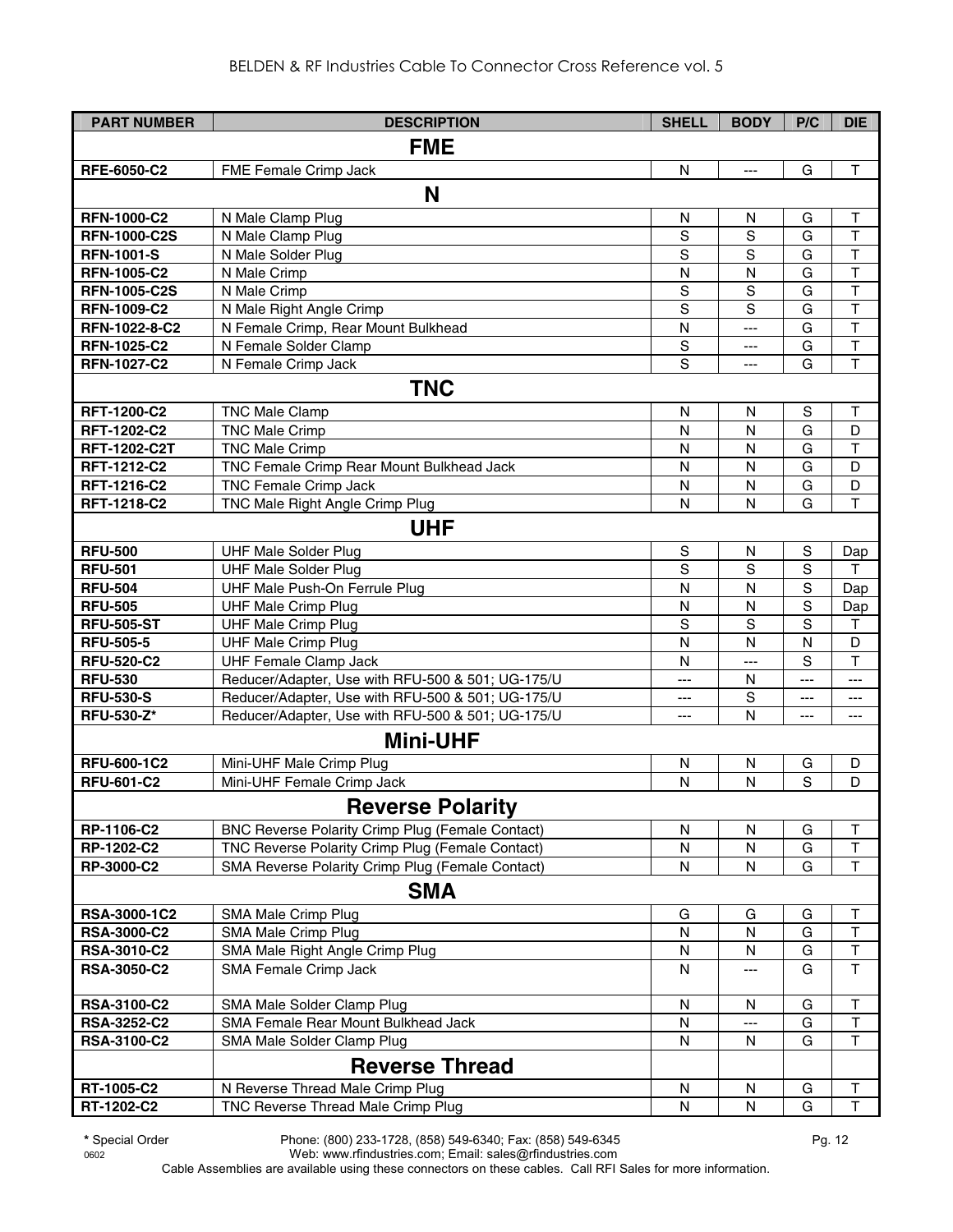# **Belden 8221, 8241, 8241A, 8241B, 8254, 8255, 8263, 9169, 9204, 9228, 9244, 9269, 9555, 9862**

| <b>PART NUMBER</b>  | <b>DESCRIPTION</b>                                   | <b>BODY</b>    | <b>SHELL</b> | P/C         | <b>DIE</b>              |
|---------------------|------------------------------------------------------|----------------|--------------|-------------|-------------------------|
|                     | <b>BNC</b>                                           |                |              |             |                         |
| <b>RFB-1701-D</b>   | <b>BNC Male Clamp Plug</b>                           | N              | N            | G           | т                       |
| <b>RFB-1705</b>     | <b>BNC Male Twist-on Plug</b>                        | N              | N            | $\mathbf S$ | D                       |
| RFB-1706-9          | <b>BNC Male Crimp Plug (Quick Disconnect)</b>        | N              | N            | G           | D                       |
| <b>RFB-1707-D</b>   | <b>BNC Male Crimp Plug</b>                           | N              | N            | G           | T                       |
| RFB-1707-2          | BNC Male Crimp Plug; UG-1789/U                       | $\mathsf{N}$   | N            | G           | D                       |
| RFB-1709-D*         | <b>BNC Male Right Angle Clamp Plug</b>               | $\mathsf{N}$   | N            | G           | $\overline{\mathsf{T}}$ |
| <b>RFB-1710-D</b>   | <b>BNC Male Right Angle Crimp Plug</b>               | N              | N            | G           | $\top$                  |
| RFB-1710-D-05*      | BNC Male Right Angle Twist On Plug                   | N              | N            | G           | $\overline{\mathsf{T}}$ |
| <b>RFB-1717</b>     | <b>BNC Female Crimp Bulkhead Jack</b>                | N              | ---          | G           | D                       |
| <b>RFB-1717-D</b>   | BNC Female Crimp Rear Mount Bulkhead Jack            | N              | ---          | G           | $\overline{\mathsf{T}}$ |
| <b>RFB-1720</b>     | BNC Female Solder Clamp Socket; UG-261/U             | N              | ---          | $\mathsf S$ | $\overline{\mathsf{T}}$ |
| RFB-1720-D*         | <b>BNC Female Clamp Jack</b>                         | N              | ---          | G           | T                       |
| <b>RFB-1722</b>     | <b>BNC Female Twist-on Socket Jack</b>               | N              | ---          | S           | D                       |
| <b>RFB-1724</b>     | <b>BNC Female Crimp Jack</b>                         | $\mathsf{N}$   | ---          | G           | D                       |
| <b>RFB-1724-D</b>   | <b>BNC Female Crimp Jack</b>                         | N              | ---          | G           | T                       |
| <b>RFB-1760</b>     | BNC Wall Plate Flush Mount Crimp Jack                | $\mathsf{N}$   | ---          | G           | D                       |
| <b>RFB-1761</b>     | BNC Wall Plate Flush Mount Twist-on Jack             | N              | ---          | G           | D                       |
|                     | <b>Mini Bayonet</b>                                  |                |              |             |                         |
| <b>RFM-2000</b>     | Mini-Bayonet Female Crimp Cable Jack; Kings KM-59-23 | $\mathsf{N}$   | ---          | G           | $\mathsf T$             |
|                     | N                                                    |                |              |             |                         |
| <b>RFN-1001-S</b>   | N Male Solder Plug                                   | $\mathbf S$    | $\mathsf S$  | G           | $\top$                  |
| <b>RFN-1904-1N</b>  | N Male Clamp Solder Plug; UG-603/U, A/U              | ${\sf N}$      | N            | G           | $\overline{\mathsf{T}}$ |
| <b>RFN-1904-1S</b>  | N Male Clamp Solder Plug; UG-603/U, A/U              | $\mathbf S$    | S            | G           | T                       |
| <b>RFN-1907-2S</b>  | N Male Crimp Plug                                    | $\overline{s}$ | S            | G           | T                       |
|                     | <b>TNC</b>                                           |                |              |             |                         |
| RFT-1801*           | TNC Male Clamp Solder Plug                           | N              | N            | $\mathbb S$ | Τ                       |
| RFT-1803-1          | TNC Male Crimp Plug (Captive Pin); MS39012/26-0012   | N              | N            | G           | D                       |
| <b>RFT-1805</b>     | TNC Male Solderless Plug; Amphenol 31-5061           | $\mathsf{N}$   | N            | S           | D                       |
| <b>RFT-1807</b>     | TNC Male Twist on Plug; AMP 221983-1                 | $\mathsf{N}$   | $\mathsf{N}$ | S           | D                       |
| <b>RFT-1813</b>     | TNC Female Crimp Bulkhead; MS39012/28-0012           | $\mathsf{N}$   | ---          | G           | D                       |
| <b>RFT-1815</b>     | TNC Female Twist on Cable Jack                       | N              | ---          | S           | D                       |
|                     | <b>UHF</b>                                           |                |              |             |                         |
| <b>RFU-500</b>      | UHF Solder Plug; PL-259; Use with RFU-531 Reducer    | S              | N            | S           | Dap                     |
| <b>RFU-501</b>      | UHF Solder Plug; PL-259; Use with RFU-531-S Reducer  | $\mathbf S$    | $\mathbf S$  | $\mathbf S$ | $\mathsf T$             |
| <b>RFU-506</b>      | <b>UHF Male Crimp Plug</b>                           | N              | N            | $\mathbf S$ | Dap                     |
| <b>RFU-520-D-03</b> | <b>UHF Female Clamp Jack</b>                         | N              | ---          | G           | т                       |
| <b>RFU-531</b>      | Adapter/Reducer; Use with RFU-500                    | N              | N            | ---         | ---                     |
| <b>RFU-531-S</b>    | Adapter/Reducer; Use with RFU-501                    | ---            | S            | ---         | ---                     |
| RFU-531-Z*          | Adapter/Reducer; Use with RFU-501                    | ---            | S            | ---         | ---                     |
|                     | <b>Mini-UHF</b>                                      |                |              |             |                         |
| <b>RFU-601-5</b>    | Mini-UHF Female Crimp Jack                           | ${\sf N}$      | ---          | $\mathbf S$ | Τ                       |
|                     | <b>MHV</b>                                           |                |              |             |                         |
| <b>RHV-100-D</b>    | Medium High Voltage Male Clamp Plug                  | ${\sf N}$      | ${\sf N}$    | G           | T                       |
| <b>RHV-106-D</b>    | Medium High Voltage Male Crimp Plug                  | ${\sf N}$      | N            | G           | T                       |
| <b>RHV-124-D</b>    | Medium High Voltage Female Clamp Jack                | $\mathsf{N}$   |              | G           | T                       |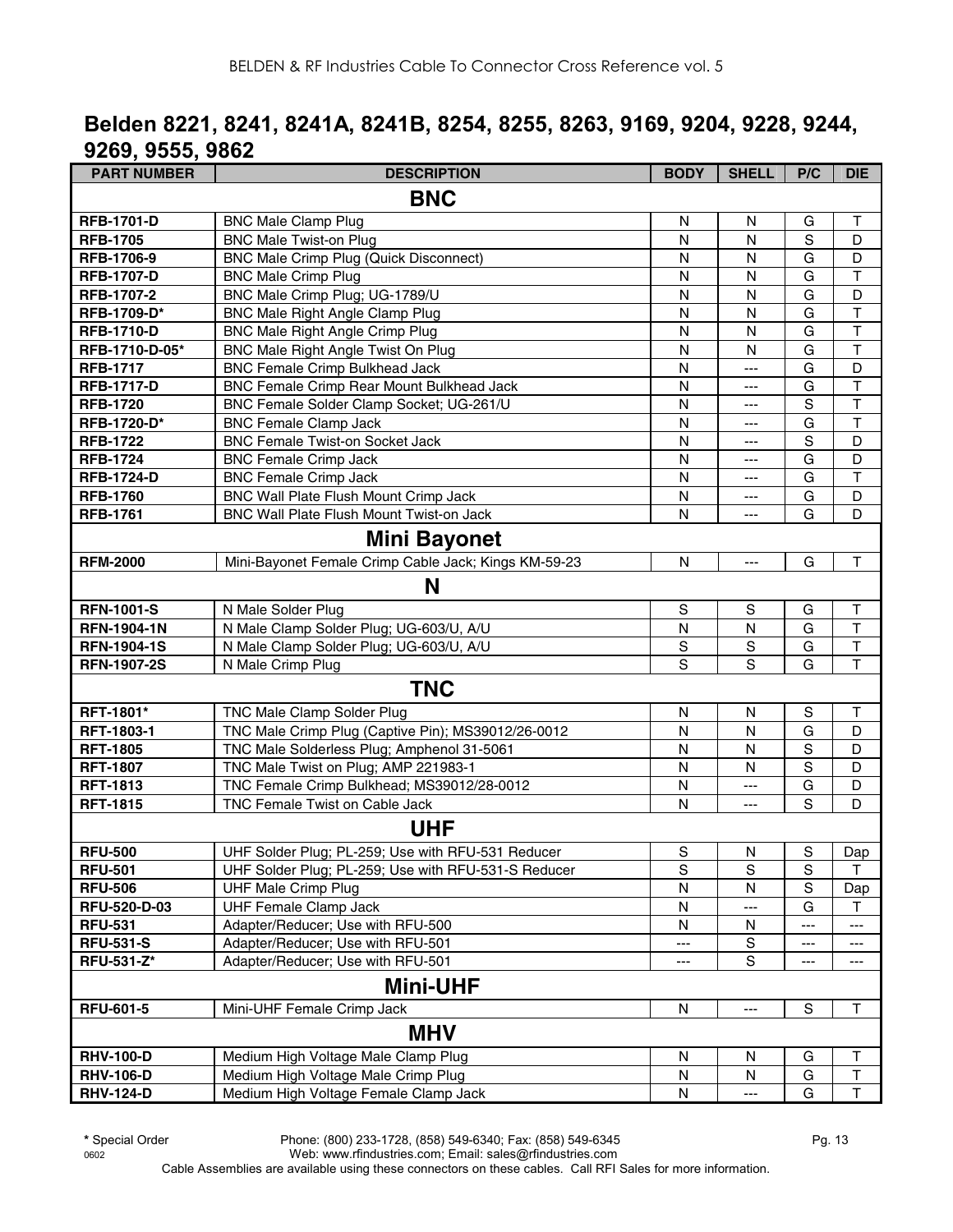#### **Belden 1151A, 1426A, 1505A, 8212, 8241F, 9052, 9054, 9100, 9104, 9104R, 9108, 9110, 9165, 9171, 9240, 9259, 9265, 9274, 9275, 9659**

| <b>PART NUMBER</b>  | <b>DESCRIPTION</b>                        | <b>BODY</b> | <b>SHELI</b> | P/C | <b>DIE</b> |
|---------------------|-------------------------------------------|-------------|--------------|-----|------------|
|                     | <b>BNC</b>                                |             |              |     |            |
| <b>RFB-1707-D1</b>  | <b>BNC Male Crimp Plug</b>                | Ν           | N            | G   |            |
| <b>RFB-1717-D1*</b> | BNC Female Crimp Rear Mount Bulkhead Jack | N           | $---$        | G   |            |

#### **Belden 8279, 8279A, 9209, 9209A, 82241, 82262, 82269, 86262, 87269, 88241, 89269, 89555**

| <b>PART NUMBER</b>  | <b>DESCRIPTION</b>                        | <b>BODY</b> | <b>SHELL</b> | P/C | <b>DIE</b> |
|---------------------|-------------------------------------------|-------------|--------------|-----|------------|
|                     | <b>BNC</b>                                |             |              |     |            |
| <b>RFB-1707-D2</b>  | <b>BNC Male Crimp Plug</b>                | N           | N            | G   |            |
| <b>RFB-1717-D2*</b> | BNC Female Crimp Rear Mount Bulkhead Jack | N           | $---$        | G   |            |

#### **Belden 1506A, 1824A, 1825A, 1826A, 9104P, 9108P, 82108, 82259, 89108, 89259**

| <b>PART NUMBER</b>  | <b>DESCRIPTION</b>                               | <b>BODY</b> | <b>SHELL</b> | P/C | <b>DIE</b> |
|---------------------|--------------------------------------------------|-------------|--------------|-----|------------|
|                     | <b>BNC</b>                                       |             |              |     |            |
| RFB-1707-D3*        | <b>BNC Male Crimp Plug</b>                       | N           | N            | G   |            |
| <b>RFB-1717-D3*</b> | <b>BNC Female Crimp Rear Mount Bulkhead Jack</b> | N           | $---$        | G   |            |

#### **Belden 8237, 8267, 9251, 9880, 89880**

| <b>PART NUMBER</b>  | <b>DESCRIPTION</b>                               | <b>BODY</b> | <b>SHELL</b> | P/C         | <b>DIE</b> |  |  |  |  |
|---------------------|--------------------------------------------------|-------------|--------------|-------------|------------|--|--|--|--|
| <b>BNC</b>          |                                                  |             |              |             |            |  |  |  |  |
| <b>RFB-1101-1EN</b> | BNC Male Clamp Solder Plug; UG-959A/U            | N           | N            | G           | D          |  |  |  |  |
|                     | 7/16 Din                                         |             |              |             |            |  |  |  |  |
| RFD-1600-2-E        | Male Clamp Combination Connector                 | S           | S            | S           | T          |  |  |  |  |
| <b>RFD-1605-2-E</b> | Male Crimp Combination Connector                 | S           | S            | S           | T          |  |  |  |  |
| RFD-1625-2-E        | Female Clamp Combination Connector               | S           | $---$        | S           | T          |  |  |  |  |
| RFD-1630-2-E        | Female Crimp Combination Connector               | S           | ---          | S           | T          |  |  |  |  |
| RFD-1641-2-E*       | Female 4 Hole Flange Clamp Combination Connector | S           | ---          | $\mathbf S$ | T          |  |  |  |  |
| RFD-1642-2-E*       | Female 4 Hole Flange Crimp Combination Connector | S           | ---          | S           | T          |  |  |  |  |
|                     | N                                                |             |              |             |            |  |  |  |  |
| <b>RFN-1001-S</b>   | N Male Solder Plug                               | S           | S            | G           | T          |  |  |  |  |
| <b>RFN-1002-1N</b>  | N Male Solder Clamp Plug                         | N           | N            | G           | T          |  |  |  |  |
| <b>RFN-1002-1S</b>  | N Male Solder Clamp Plug                         | S           | S            | G           | T          |  |  |  |  |
| <b>RFN-1006-3E</b>  | N Male Crimp Plug; UG-1681/U                     | S           | S            | G           | T          |  |  |  |  |
| <b>RFN-1008-3E</b>  | N Male Right Angle Clamp Plug                    | S           | S            | G           | T          |  |  |  |  |
| <b>RFN-1009-3E</b>  | N Male Right Angle Crimp Plug                    | S           | S            | G           | T          |  |  |  |  |
| RFN-1021-7*         | N Female 4-Hole Flange Panel Mount Clamp         | S           | $---$        | G           | T          |  |  |  |  |
| <b>RFN-1024-1</b>   | N Female Cable Clamp Jack; UG-23D/U, F/U         | S           | ---          | G           | T          |  |  |  |  |
| <b>RFN-1028</b>     | N Female Crimp Jack                              | S           | $---$        | G           | T          |  |  |  |  |
|                     | <b>TNC</b>                                       |             |              |             |            |  |  |  |  |
| RFT-1218-E*         | TNC Male Right Angle Crimp Plug                  | N           | N            | G           | Т          |  |  |  |  |
| <b>RFT-1219-E</b>   | TNC Male Right Angle Clamp Plug                  | N           | N            | G           | T          |  |  |  |  |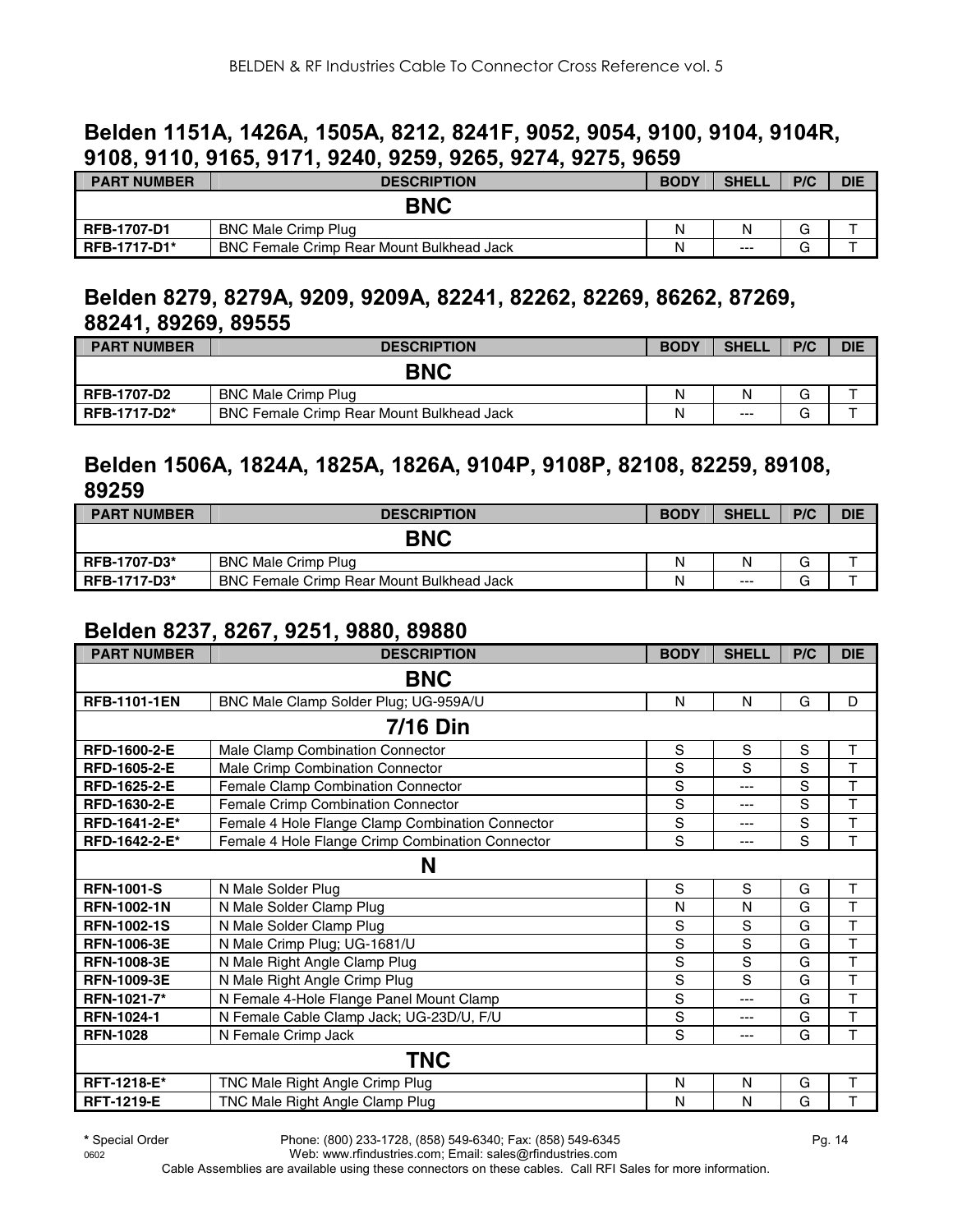| <b>PART NUMBER</b> | <b>DESCRIPTION</b>                                                       | <b>BODY</b> | <b>SHELL</b> | P/C | <b>DIE</b> |
|--------------------|--------------------------------------------------------------------------|-------------|--------------|-----|------------|
|                    | UHF                                                                      |             |              |     |            |
| <b>RFU-500</b>     | UHF Solder Plug; PL-259                                                  | S           | N            | S   | Dap        |
| <b>RFU-501</b>     | UHF Solder Plug; PL-259                                                  | S           | S            | S   |            |
| <b>RFU-503</b>     | UHF Male, Waterproof Plug (w/ Silicon Rubber O-Rings / Seals);<br>PL-259 | N           | N            | S   | т          |
| <b>RFU-507</b>     | <b>UHF Male Crimp Plug</b>                                               | N           | N            | S   | Dap        |
| <b>RFU-507-S</b>   | <b>UHF Male Crimp Plug</b>                                               | S           | S            | S   | Dap        |
| <b>RFU-507-ST</b>  | <b>UHF Male Crimp Plug</b>                                               | S           | S            | S   |            |
| <b>RFU-520-1E</b>  | UHF Female Cable Clamp Jack                                              | N           | $---$        | S   |            |
|                    | <b>MHV</b>                                                               |             |              |     |            |
| <b>RHV-100-E</b>   | Medium High Voltage Male Clamp Plug                                      | N           | N            | G   |            |

#### **Belden 8242, 8268**

| <b>PART NUMBER</b> | <b>DESCRIPTION</b>                                             | <b>BODY</b> | <b>SHELL</b> | P/C | <b>DIE</b> |  |
|--------------------|----------------------------------------------------------------|-------------|--------------|-----|------------|--|
|                    | N                                                              |             |              |     |            |  |
| <b>RFN-1001-S</b>  | N Male Solder Plug                                             | S           | S            | G   | т          |  |
| <b>RFN-1006-3F</b> | N Male Crimp Plug; UG-1682/U                                   | S           | S            | G   |            |  |
| <b>RFN-1009-3F</b> | N Male R/A Crimp Plug                                          | S           | S            | G   |            |  |
|                    | UHF                                                            |             |              |     |            |  |
| <b>RFU-500</b>     | UHF Solder Plug; PL-259                                        | S           | N            | S   | Dap        |  |
| <b>RFU-501</b>     | UHF Solder Plug; PL-259                                        | S           | S            | S   |            |  |
| <b>RFU-503</b>     | UHF Male, Waterproof Plug (w/ Silicon Rubber O-Rings / Seals); | N           | N            | S   | т          |  |
|                    | PL-259                                                         |             |              |     |            |  |
| <b>RFU-507-STF</b> | <b>UHF Male Crimp Plug</b>                                     | S           | S            | S   |            |  |
| <b>RFU-520-1E</b>  | UHF Female Cable Clamp Jack                                    | N           | $---$        | S   |            |  |

#### **Belden 8281, 8281B, 8281F, 9141, 9231, 88281**

| <b>PART NUMBER</b> | <b>DESCRIPTION</b>                        | <b>BODY</b> | <b>SHELL</b> | P/C | <b>DIE</b> |
|--------------------|-------------------------------------------|-------------|--------------|-----|------------|
|                    | <b>BNC</b>                                |             |              |     |            |
| <b>RFB-1701-G</b>  | <b>BNC Male Clamp Plug</b>                | N           | N            | S   |            |
| <b>RFB-1707-G</b>  | <b>BNC Male Crimp Plug</b>                | N           | N            | G   |            |
| <b>RFB-1708</b>    | <b>BNC Male Crimp Plug</b>                | N           | N            | G   | D          |
| <b>RFB-1708-1T</b> | BNC Male Crimp Plug (Dbl. Shield)         | S           | N            | G   |            |
| <b>RFB-1710-G</b>  | <b>BNC Male Right Angle Crimp Plug</b>    | N           | N            | G   |            |
| <b>RFB-1717-G</b>  | BNC Female Crimp Rear Mount Bulkhead Jack | N           | $---$        | G   |            |
| <b>RFB-1724-G</b>  | <b>BNC Female Crimp Jack</b>              | N           | $---$        | G   | т          |
|                    | N                                         |             |              |     |            |
| <b>RFN-1907-1G</b> | N Male Crimp Plug                         | S           | S            | G   |            |

#### **Belden 7810A, 7810R, 8214, 9913, 9913F, 9914**

| <b>PART NUMBER</b>  | <b>DESCRIPTION</b>                                     | <b>BODY</b> | <b>SHELL</b> | P/C | <b>DIE</b> |
|---------------------|--------------------------------------------------------|-------------|--------------|-----|------------|
|                     | <b>BNC</b>                                             |             |              |     |            |
| <b>RFB-1101-1SI</b> | <b>BNC Male Clamp Plug</b>                             | S           | c<br>c       | G   |            |
|                     | <b>7/16 Din</b>                                        |             |              |     |            |
| <b>RFD-1600-2-E</b> | 7/16 Din Male Clamp Plug Combo Straight or Right Angle |             | S            | S   |            |
|                     |                                                        |             |              |     |            |

**\*** Special Order Phone: (800) 233-1728, (858) 549-6340; Fax: (858) 549-6345 Pg. 15 Web: www.rfindustries.com; Email: sales@rfindustries.com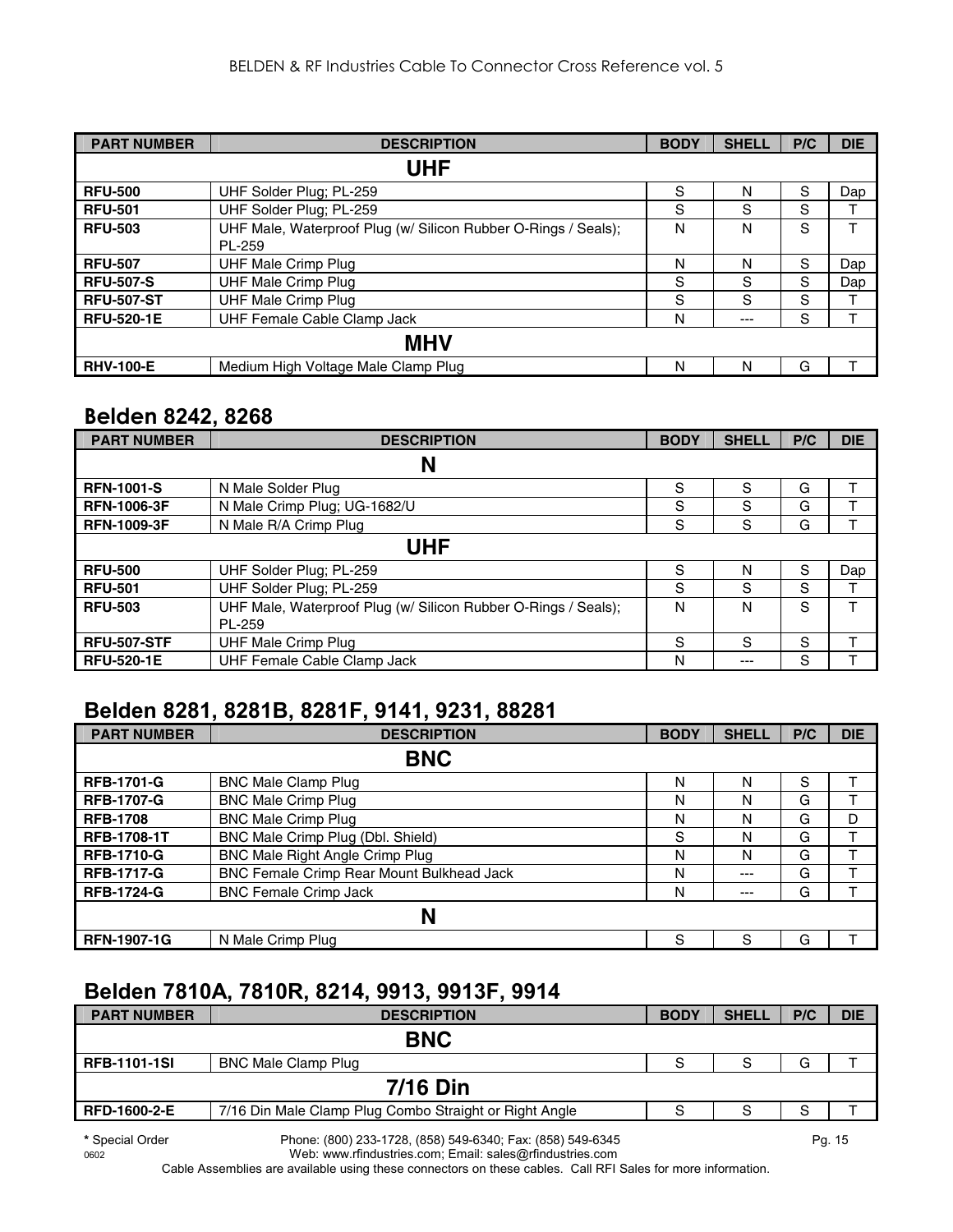| <b>RFD-1604-2I</b>  | 7/16 Din Male Crimp Plug Combo Straight or Right Angle     | S              | S              | S           | T                       |
|---------------------|------------------------------------------------------------|----------------|----------------|-------------|-------------------------|
| RFD-1605-2-E        | 7/16 Din Male Crimp Plug Combo Straight or Right Angle     | S              | S              | S           | $\mathsf{T}$            |
| RFD-1625-2-E        | 7/16 Din Female Clamp Jack Combo Straight or Right Angle   | S              | ---            | S           | $\mathsf{T}$            |
| RFD-1630-2-E        | 7/16 Din Female Clamp Jack Combo Straight or Right Angle   | S              | ---            | S           | T                       |
| <b>PART NUMBER</b>  | <b>DESCRIPTION</b>                                         | <b>BODY</b>    | <b>SHELL</b>   | P/C         | <b>DIE</b>              |
| RFD-1641-2-E*       | 7/16 Din Female 4 Hole Flange Clamp Jack Combo Straight or | S              | ---            | S           | T                       |
|                     | <b>Right Angle</b>                                         |                |                |             |                         |
| RFD-1642-2-E*       | 7/16 Din Female 4 Hole Flange Crimp Jack Combo Straight or | $\mathbf S$    | $---$          | S           | $\mathsf{T}$            |
|                     | <b>Right Angle</b>                                         |                |                |             |                         |
|                     | N                                                          |                |                |             |                         |
| <b>RFN-1001-S</b>   | N Male Solder Plug                                         | S              | S              | G           | T                       |
| <b>RFN-1002-1SI</b> | N Male Solder Clamp Plug                                   | S              | S              | G           | $\mathsf{T}$            |
| <b>RFN-1006-31</b>  | N Male Crimp Plug; UG-1681/U                               | S              | S              | G           | $\mathsf{T}$            |
| <b>RFN-1009-31</b>  | N Male Right Angle Crimp Plug                              | S              | S              | G           | $\overline{\mathsf{T}}$ |
| <b>RFN-1024-1SI</b> | N Female Cable Clamp Jack; UG-23D/U, F/U                   | $\mathbf S$    | ---            | G           | $\overline{\mathsf{T}}$ |
| <b>RFN-1028-SI</b>  | N Female Crimp Cable Jack; UG-1688/U                       | $\overline{s}$ | ---            | G           | $\overline{\mathsf{T}}$ |
|                     | <b>TNC</b>                                                 |                |                |             |                         |
| RFT-1201-l*         | <b>TNC Male Clamp Plug</b>                                 | $\mathsf{N}$   | N              | G           | $\mathsf T$             |
| <b>RFT-1201-SI</b>  | TNC Male Clamp Plug                                        | $\overline{s}$ | $\overline{s}$ | G           | $\overline{\mathsf{T}}$ |
| <b>RFT-1214-I</b>   | TNC Female Clamp Jack                                      | N              | ---            | G           | T                       |
|                     | <b>UHF</b>                                                 |                |                |             |                         |
| <b>RFU-500</b>      | <b>UHF Male Solder Plug</b>                                | S              | N              | S           | Dap                     |
| <b>RFU-501</b>      | <b>UHF Male Solder Plug</b>                                | S              | S              | $\mathbf S$ | $\mathsf T$             |
| <b>RFU-503</b>      | UHF Male Clamp Plug, Waterproof w/Silicon Rubber O-Rings   | N              | N              | $\mathbf S$ | $\top$                  |
| <b>RFU-507-SI</b>   | <b>UHF Male Crimp Plug</b>                                 | S              | S              | $\mathbf S$ | $\top$                  |
| <b>RFU-520-I*</b>   | <b>UHF Female Clamp Jack</b>                               | N              | $\overline{a}$ | S           | T                       |
|                     | <b>Reverse Polarity</b>                                    |                |                |             |                         |
| RP-1006-3I          | N Reverse Polarity Male Crimp Plug                         | N              | N              | G           | $\mathsf T$             |
| RP-1028-I           | N Reverse Polarity Female Crimp Jack                       | N              | N              | G           | $\top$                  |
| RP-1202-I           | TNC Reverse Polarity Male Crimp Plug                       | N              | ---            | G           | $\mathsf{T}$            |
| <b>RP-1216-I</b>    | TNC Reverse Polarity Female Crimp Jack                     | N              | ---            | G           | $\overline{\mathsf{T}}$ |
| RP-3000-I           | SMA Reverse Polarity Male Crimp Plug                       | N              | N              | G           | $\overline{\mathsf{T}}$ |
|                     | <b>SMA</b>                                                 |                |                |             |                         |
| <b>RSA-3000-I</b>   | SMA Male Crimp Plug                                        | $\mathsf{N}$   | $\mathsf{N}$   | G           | $\mathsf T$             |

#### **Belden 1164B, 1167B, 1263B, 1406B, 1407B, 1417B, 1418B, 1855A, 1865A, 8218**

| <b>PART NUMBER</b> | <b>DESCRIPTION</b>                               | <b>BODY</b> | <b>SHELL</b> | P/C | <b>DIE</b> |
|--------------------|--------------------------------------------------|-------------|--------------|-----|------------|
|                    | <b>BNC</b>                                       |             |              |     |            |
| <b>RFB-1707-J</b>  | <b>BNC Male Crimp Plug</b>                       | N           |              | G   |            |
| <b>RFB-1710-J</b>  | <b>BNC Male Right Angle Crimp Plug</b>           | N           |              | G   |            |
| <b>RFB-1717-J</b>  | <b>BNC Female Crimp Rear Mount Bulkhead Jack</b> | N           | $--$         | G   |            |
| <b>RFB-1724-J</b>  | <b>BNC Female Crimp Jack</b>                     | N           | $--$         | G   |            |

# **Belden 9252, 82907, 89907**

| <b>PART NUMBER</b>        | <b>DESCRIPTION</b>                                                                                                                                                                                                                       | <b>BODY</b> | <b>SHELL</b> | P/C  | <b>DIE</b> |
|---------------------------|------------------------------------------------------------------------------------------------------------------------------------------------------------------------------------------------------------------------------------------|-------------|--------------|------|------------|
|                           | <b>BNC</b>                                                                                                                                                                                                                               |             |              |      |            |
| <b>RFB-1107-7</b>         | BNC Male Crimp Plug; for Motorola White PTFE                                                                                                                                                                                             | N           | Ν            | G    |            |
|                           |                                                                                                                                                                                                                                          |             |              |      |            |
| $\sim$ $\sim$<br>$\cdots$ | $\sim$<br>$(0.001, 0.00, 1, 0.00, 1.00, 0.00, 0.00, 0.00, 0.00, 0.00, 0.00, 0.00, 0.00, 0.00, 0.00, 0.00, 0.00, 0.00, 0.00, 0.00, 0.00, 0.00, 0.00, 0.00, 0.00, 0.00, 0.00, 0.00, 0.00, 0.00, 0.00, 0.00, 0.00, 0.00, 0.00, 0.00, 0.00,$ |             |              | $-1$ |            |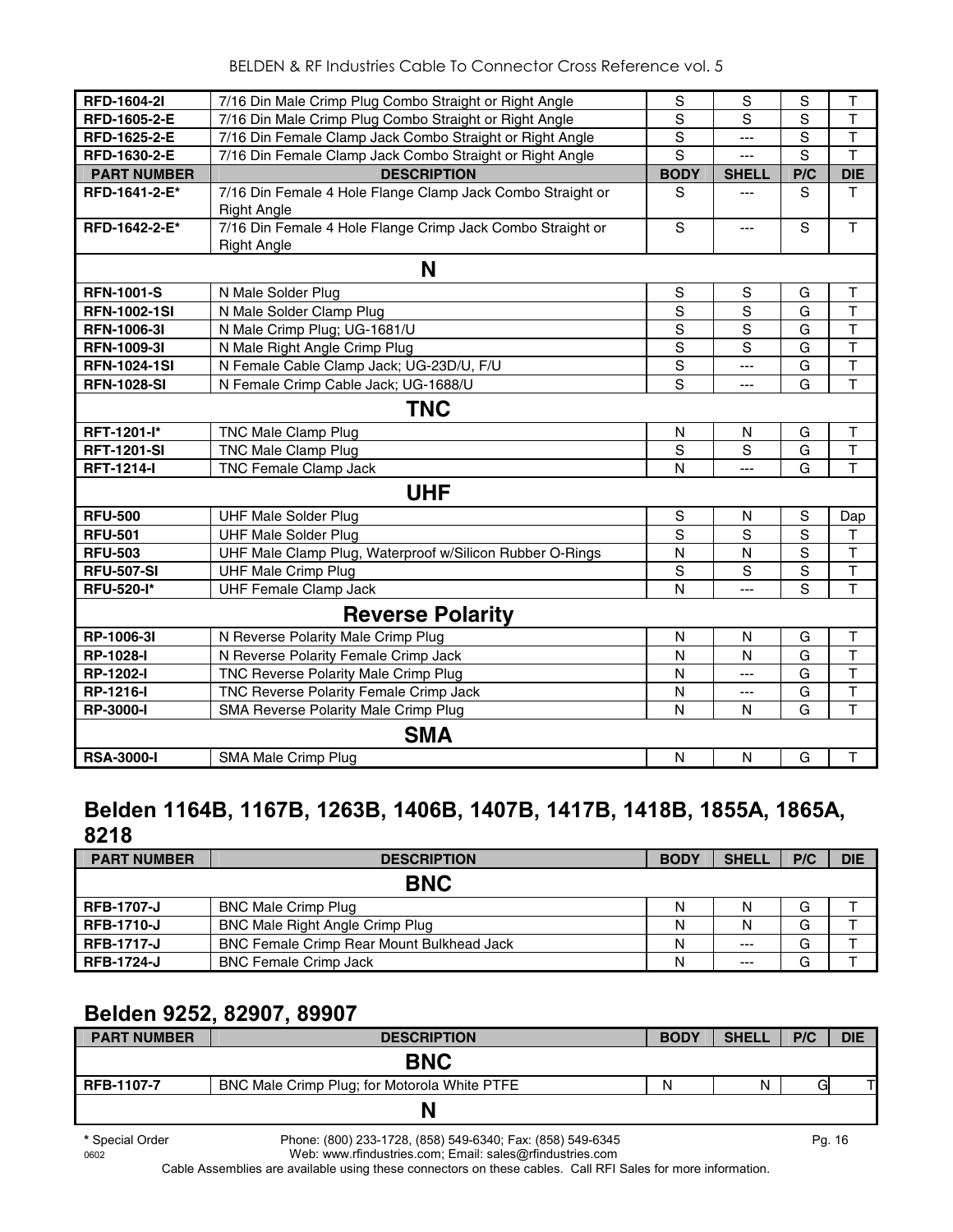| <b>RFN-1005-7</b>  | N Male Crimp Plug; for Motorola White PTFE   |   |   | G |   |
|--------------------|----------------------------------------------|---|---|---|---|
|                    | <b>TNC</b>                                   |   |   |   |   |
| <b>RFT-1202-7</b>  | TNC Male Crimp Plug; for Motorola White PTFE | N | Ν | G | D |
| <b>RFT-1202-7T</b> | TNC Male Crimp Plug; for Motorola White PTFE | N | N | G |   |

| <b>PART NUMBER</b> | <b>DESCRIPTION</b>                                       | <b>BODY</b> | <b>SHELL</b> | P/C | <b>DIE</b> |  |  |  |  |
|--------------------|----------------------------------------------------------|-------------|--------------|-----|------------|--|--|--|--|
|                    | <b>Mini-UHF</b>                                          |             |              |     |            |  |  |  |  |
| <b>RFU-600-7</b>   | Mini-UHF Male Crimp Plug; for Motorola White PTFE        | N           | Ν            | Gl  |            |  |  |  |  |
|                    | <b>SMA</b>                                               |             |              |     |            |  |  |  |  |
| <b>RSA-3010-7</b>  | SMA Male Right Angle Crimp Plug; for Motorola White PTFE | N           | N            | G   |            |  |  |  |  |

#### **Belden 7733A, 88240, 89913**

| <b>PART NUMBER</b>  | <b>DESCRIPTION</b>                                                   | <b>BODY</b> | <b>SHELL</b> | P/C | <b>DIE</b> |  |  |  |
|---------------------|----------------------------------------------------------------------|-------------|--------------|-----|------------|--|--|--|
| <b>BNC</b>          |                                                                      |             |              |     |            |  |  |  |
| <b>RFB-1101-PL</b>  | <b>BNC Male Clamp Plug</b>                                           | S           | S            | G   | т          |  |  |  |
|                     | <b>7/16 DIN</b>                                                      |             |              |     |            |  |  |  |
| RFD-1605-2-E        | 7/16 Din Male Crimp Combo Straight or Right Angle                    | S           | S            | S   | Τ          |  |  |  |
| <b>RFD-1625-2-E</b> | 7/16 Din Female Clamp Jack Combo Straight or Right Angle             | S           | ---          | S   | т          |  |  |  |
| RFD-1630-2-E        | 7/16 Din Female Crimp Jack Combo Straight or Right Angle             | S           | ---          | S   | Τ          |  |  |  |
| RFD-1641-2-E*       | 7/16 Din Female 4 Hole Flange Clamp Combo Straight or Right<br>Angle | S           | ---          | S   | T          |  |  |  |
| RFD-1642-2-E*       | 7/16 Din Female 4 Hole Flange Crimp Combo Straight or Right<br>Angle | S           | ---          | S   | T          |  |  |  |
|                     | N                                                                    |             |              |     |            |  |  |  |
| <b>RFN-1002-PL</b>  | N Male Clamp Plug                                                    | S           | S            | G   | Τ          |  |  |  |
| <b>RFN-1006-PL</b>  | N Male Crimp Plug                                                    | S           | S            | G   | T          |  |  |  |
| <b>RFN-1009-PL</b>  | N Male Right Angle Crimp Plug                                        | S           | S            | G   | Т          |  |  |  |
| <b>RFN-1024-PL</b>  | N Female Clamp Jack                                                  | S           | ---          | G   | Τ          |  |  |  |
| <b>RFN-1028-PL</b>  | N Female Crimp Jack                                                  | S           | $---$        | G   | T          |  |  |  |
|                     | UHF                                                                  |             |              |     |            |  |  |  |
| <b>RFU-507-PL</b>   | <b>UHF Male Crimp Plug</b>                                           | S           | S            | S   | т          |  |  |  |

#### **Belden 1152A, 1530A, 1694A, 7710A, 7711A, 7712A, 7713A, 9058, 9060, 9062, 9066, 9114, 9116, 9117, 9118, 9248**

| <b>PART NUMBER</b> | <b>DESCRIPTION</b>                        | <b>BODY</b> | <b>SHELL</b> | P/C | <b>DIE</b> |  |  |  |  |
|--------------------|-------------------------------------------|-------------|--------------|-----|------------|--|--|--|--|
|                    | <b>BNC</b>                                |             |              |     |            |  |  |  |  |
| <b>RFB-1707-Q</b>  | <b>BNC Male Crimp Plug</b>                | N           | N            | G   |            |  |  |  |  |
| <b>RFB-1710-Q</b>  | BNC Male Right Angle Crimp Plug           | N           | N            | G   |            |  |  |  |  |
| <b>RFB-1717-Q</b>  | BNC Female Crimp Rear Mount Bulkhead Jack | N           | $--$         | G   |            |  |  |  |  |
| <b>RFB-1724-Q</b>  | <b>BNC Female Crimp Jack</b>              | N           | $---$        | G   |            |  |  |  |  |
|                    | <b>TNC</b>                                |             |              |     |            |  |  |  |  |
| <b>RFT-1803-Q</b>  | TNC Male Crimp Plug                       | N           | N            | G   |            |  |  |  |  |

#### **Belden 1530AP, 1695A, 82248, 87120, 89120, 89248**

| <b>PART NUMBER</b> | <b>DESCRIPTION</b>                                         | <b>BODY</b> | <b>SHELL</b> | P/C | <b>DIE</b> |
|--------------------|------------------------------------------------------------|-------------|--------------|-----|------------|
|                    | <b>BNC</b>                                                 |             |              |     |            |
| RFB-1707-Q1        | <b>BNC Male Crimp Plug</b>                                 | N           |              | G   |            |
| * Special Order    | Phone: (800) 233-1728, (858) 549-6340; Fax: (858) 549-6345 |             |              |     | Pg. 17     |
| 0602               | Web: www.rfindustries.com; Email: sales@rfindustries.com   |             |              |     |            |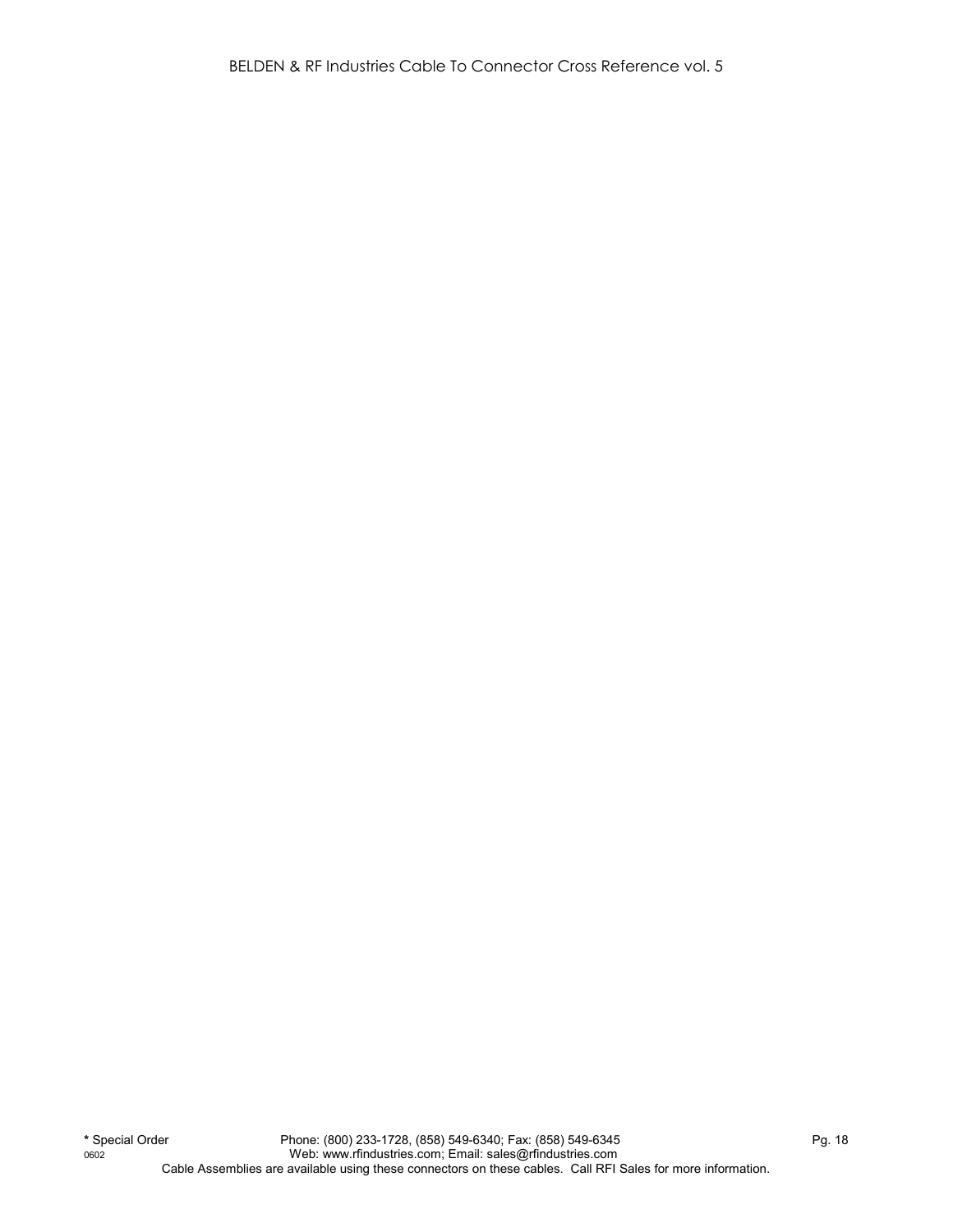#### **Belden 1523A, 1523R, 7731A, 8213, 9011, 9064, 9292, 9764**

| <b>PART NUMBER</b> | <b>DESCRIPTION</b>                               | <b>BODY</b> | <b>SHELL</b> | P/C | <b>DIE</b> |
|--------------------|--------------------------------------------------|-------------|--------------|-----|------------|
|                    | <b>BNC</b>                                       |             |              |     |            |
| <b>RFB-1707-R</b>  | <b>BNC Male Crimp Plug</b>                       | Ν           | N            | G   |            |
| <b>RFB-1710-R*</b> | BNC Male Right Angle Crimp Plug                  | N           | N            | G   |            |
| <b>RFB-1717-R*</b> | <b>BNC Female Crimp Rear Mount Bulkhead Jack</b> | N           | $--$         | G   |            |
| <b>RFB-1724-R*</b> | <b>BNC Female Crimp Jack</b>                     | Ν           | $---$        | G   |            |

# **Belden 8238, 8261, 9212**

| <b>PART NUMBER</b> | <b>DESCRIPTION</b>         | <b>BODY</b> | <b>SHELL</b> | P/C | <b>DIE</b> |  |
|--------------------|----------------------------|-------------|--------------|-----|------------|--|
| <b>BNC</b>         |                            |             |              |     |            |  |
| <b>RFB-1707-R1</b> | <b>BNC Male Crimp Plug</b> | Ν           | N            | ∽   |            |  |

# **Belden 1520A, 1521A, 1522A, 1807A, 1808A, 7700A, 9221, 83264, 83267**

| <b>PART NUMBER</b> | <b>DESCRIPTION</b>                                    | <b>BODY</b> | <b>SHELL</b> | P/C | <b>DIE</b> |  |  |
|--------------------|-------------------------------------------------------|-------------|--------------|-----|------------|--|--|
|                    | <b>BNC</b>                                            |             |              |     |            |  |  |
| <b>RFB-1707-S</b>  | <b>BNC Male Crimp Plug</b>                            | N           | N            | G   | т          |  |  |
| <b>RFB-1710-S*</b> | <b>BNC Male Right Angle Crimp Plug</b>                | N           | N            | G   | D          |  |  |
| <b>RFB-1717-S</b>  | <b>BNC Female Crimp Rear Mount Bulkhead Jack</b><br>N |             |              |     |            |  |  |
| <b>RFB-1724-S</b>  | <b>BNC Female Crimp Jack</b>                          | N           | ---          | G   |            |  |  |
|                    | Mini-SMB 75 Ohm                                       |             |              |     |            |  |  |
| RSB-200-1-179      | SMB Crimp Plug, for RG-179/U Only                     | G           | ---          | G   | Т          |  |  |
| RSB-210-1-179      | SMB Right Angle Crimp Plug, for RG-179/U Only         | G           | ---          | G   | т          |  |  |
| RSB-220-1-179      | SMB Crimp Jack, for RG-179/U Only                     | G           | ---          | G   |            |  |  |
| RSB-221-1-179      | SMB Bulkhead Crimp Jack, for RG-179/U Only            | G           | ---          | G   |            |  |  |
| SMB 75 Ohm         |                                                       |             |              |     |            |  |  |
| RSB-300-1-179      | SMB Crimp Plug, for RG-179/U Only                     | G           | ---          | G   | т          |  |  |
| RSB-301-179        | SMB Crimp Plug, with Locking Shell, for RG-179/U Only | N           | ---          | G   |            |  |  |
| RSB-310-1-179      | SMB Right Angle Crimp Plug, for RG-179/U Only         | G           | ---          | G   |            |  |  |

### **Belden 83266**

| <b>PART NUMBER</b> | <b>DESCRIPTION</b>                               | <b>BODY</b> | <b>SHELL</b> | P/C | <b>DIE</b> |
|--------------------|--------------------------------------------------|-------------|--------------|-----|------------|
|                    | <b>BNC</b>                                       |             |              |     |            |
| <b>RFB-1707-S1</b> | <b>BNC Male Crimp Plug</b>                       | N           | N            | G   |            |
| <b>RFB-1710-S1</b> | BNC Male R/A Crimp Plug                          | Ν           |              | G   |            |
| <b>RFB-1717-S1</b> | <b>BNC Female Crimp Rear Mount Bulkhead Jack</b> | Ν           | $---$        | G   |            |
| <b>RFB-1724-S1</b> | <b>BNC Female Crimp Jack</b>                     | Ν           | $---$        | G   |            |

#### **Belden 1674A**

| <b>PART NUMBER</b> | <b>DESCRIPTION</b>        | <b>BODY</b> | <b>SHELL</b> | P/C                      | <b>DIE</b> |  |
|--------------------|---------------------------|-------------|--------------|--------------------------|------------|--|
| <b>SMA</b>         |                           |             |              |                          |            |  |
| RSA-3555-1-047     | <b>SMA</b><br>Female Jack | $\sim$      | $---$        | $\overline{\phantom{a}}$ | -          |  |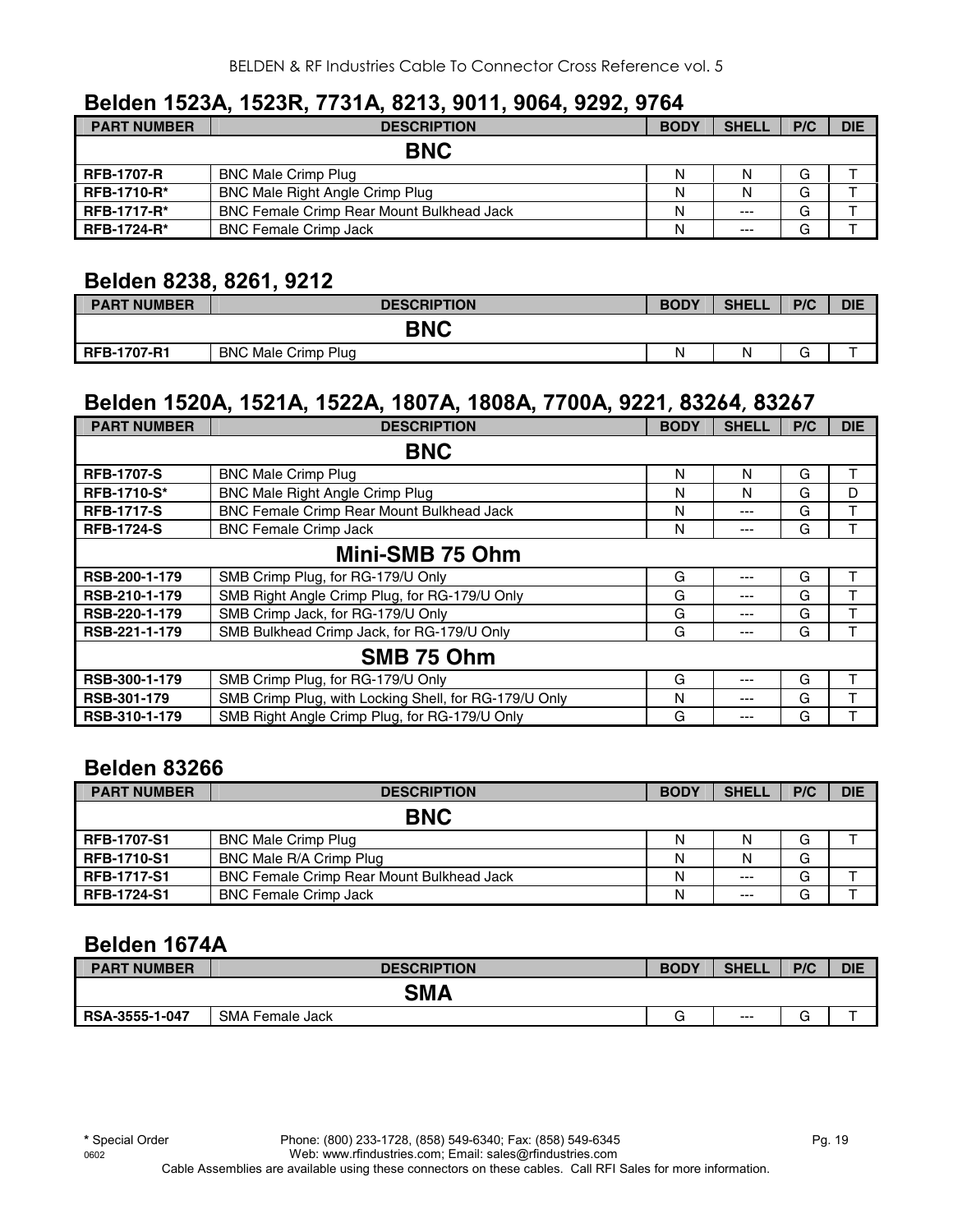## **Belden 1671A, 1671J**

| <b>PART NUMBER</b>    | <b>DESCRIPTION</b>                                    | <b>BODY</b> | <b>SHELL</b> | P/C | <b>DIE</b> |  |  |
|-----------------------|-------------------------------------------------------|-------------|--------------|-----|------------|--|--|
| N                     |                                                       |             |              |     |            |  |  |
| <b>RFN-1005-1SR1</b>  | N Male Plug                                           | N           | N            | G   | т          |  |  |
| <b>RFN-1022-SR1</b>   | N Female Rear Mount Bulkhead                          | N           | ---          | G   | T          |  |  |
| RFN-1022-2SR1*        | N Female Rear Mount Bulkhead                          | N           | ---          | G   | T          |  |  |
|                       | <b>TNC</b>                                            |             |              |     |            |  |  |
| <b>RFT-1211-SR1*</b>  | <b>TNC Female Bulkhead Jack Front Mount</b>           | N           | $---$        | G   | т          |  |  |
| <b>RFT-1212-SR1*</b>  | TNC Female Crimp Bulkhead Jack w/ Hex Flange & Gasket | N           | ---          | G   | T          |  |  |
|                       | <b>SMA</b>                                            |             |              |     |            |  |  |
| RSA-3500-1-085        | SMA Male Plug                                         | N           | G            | G   | T          |  |  |
| <b>RSA-3500-085</b>   | SMA Male Plug                                         | N           | N            | G   | T          |  |  |
| RSA-3505-085-03       | SMA Male Plug                                         | G           | SS           | G   | T          |  |  |
| RSA-3510-1-085        | SMA Male Right Angle Plug                             | N           | G            | G   | T          |  |  |
| <b>RSA-3510-085</b>   | SMA Male Right Angle Plug                             | N           | N            | G   | T          |  |  |
| RSA-3550-1-085        | SMA Female 2-Hole Flange Panel Mount Jack             | N           | ---          | G   | T          |  |  |
| <b>RSA-3550-085</b>   | SMA Female 2-Hole Flange Panel Mount Jack             | N           | ---          | G   | T          |  |  |
| <b>RSA-3555-1SR1</b>  | SMA Female Jack                                       | N           | ---          | G   | T          |  |  |
| <b>RSA-3555-SR1</b>   | <b>SMA Female Jack</b>                                | N           | ---          | G   | T          |  |  |
| <b>RSA-3560-1-SR1</b> | <b>SMA Female Rear Mount Jack</b>                     | N           | ---          | G   | T          |  |  |
| <b>RSA-3570-085</b>   | SMA Female 4-Hole Flange Panel Mount Jack             |             | ---          | G   | T          |  |  |
| <b>SMB</b>            |                                                       |             |              |     |            |  |  |
| RSB-4000-SR1*         | SMB Crimp Plug                                        | N           | ---          | G   | T          |  |  |
| <b>RSB-4010-SR1*</b>  | SMB Right Angle Crimp Plug                            | N           | ---          | G   | T          |  |  |

#### **Belden 1673A, 1673J**

| <b>PART NUMBER</b>    | <b>DESCRIPTION</b>                                    | <b>BODY</b> | <b>SHELL</b> | P/C | <b>DIE</b>   |  |
|-----------------------|-------------------------------------------------------|-------------|--------------|-----|--------------|--|
| <b>BNC</b>            |                                                       |             |              |     |              |  |
| RFB-1117-1SR2*        | BNC Female Crimp Rear Mount Bulkhead Jack             | N           | $---$        | G   | T            |  |
|                       | <b>7/16 Din</b>                                       |             |              |     |              |  |
| <b>RFD-1607-2SR2</b>  | 7/16 Din Male Plug                                    | S           | S            | S   | T            |  |
| RFD-1627-2SR2*        | 7/16 Din Female Jack                                  | S           | ---          | S   | T            |  |
| <b>RFD-1644-2SR2</b>  | 7/16 Din Female 4-Hole Flange Panel Mount Jack        | S           | ---          | S   | $\mathsf T$  |  |
| <b>RFD-1647-2SR2*</b> | 7/16 Din Female Rear Mount Bulkhead Jack w/Lockwasher | S           | ---          | S   | T            |  |
|                       | & O-Ring                                              |             |              |     |              |  |
|                       | N                                                     |             |              |     |              |  |
| <b>RFN-1005-1SR2</b>  | N Male Plug                                           | N           | N            | G   | T            |  |
| <b>RFN-1021-2SR2</b>  | N Female 4-Hole Panel Mnt. Solder Jack                |             | ---          | G   | T            |  |
| <b>RFN-1022-SR2</b>   | N Female Rear Mount Bulkhead                          |             | ---          | G   | T            |  |
| RFN-1022-2SR2*        | N Female Rear Mount Bulkhead                          | S           | ---          | G   | T            |  |
| <b>RFN-1028-1SR2</b>  | N Female Solder Jack                                  | S           | ---          | G   | T            |  |
|                       | <b>SMA</b>                                            |             |              |     |              |  |
| RSA-3500-1-141        | <b>SMA Male Plug</b>                                  | G           | G            | G   | T            |  |
| RSA-3500-141          | SMA Male Plug                                         | N           | N            | G   | $\mathsf{T}$ |  |
| RSA-3500-141-03       | SMA Male Plug                                         | G           | SS           | G   | T            |  |
| RSA-3510-1-141        | SMA Male Right Angle Plug                             | G           | G            | G   | T            |  |
| RSA-3510-141          | SMA Male Right Angle Plug                             | N           | N            | G   | T            |  |
| <b>RSA-3555-1SR2</b>  | <b>SMA Female Jack</b>                                | G           | ---          | G   | T            |  |
| <b>RSA-3555-SR2</b>   | <b>SMA Female Jack</b>                                | N           | ----         | G   | $\mathsf{T}$ |  |
| RSA-3560-141          | SMA Female Rear Mount Bulkhead Jack                   | N           | ---          | G   | T            |  |

**\*** Special Order Phone: (800) 233-1728, (858) 549-6340; Fax: (858) 549-6345 Pg. 20

0602 Web: www.rfindustries.com; Email: sales@rfindustries.com Cable Assemblies are available using these connectors on these cables. Call RFI Sales for more information.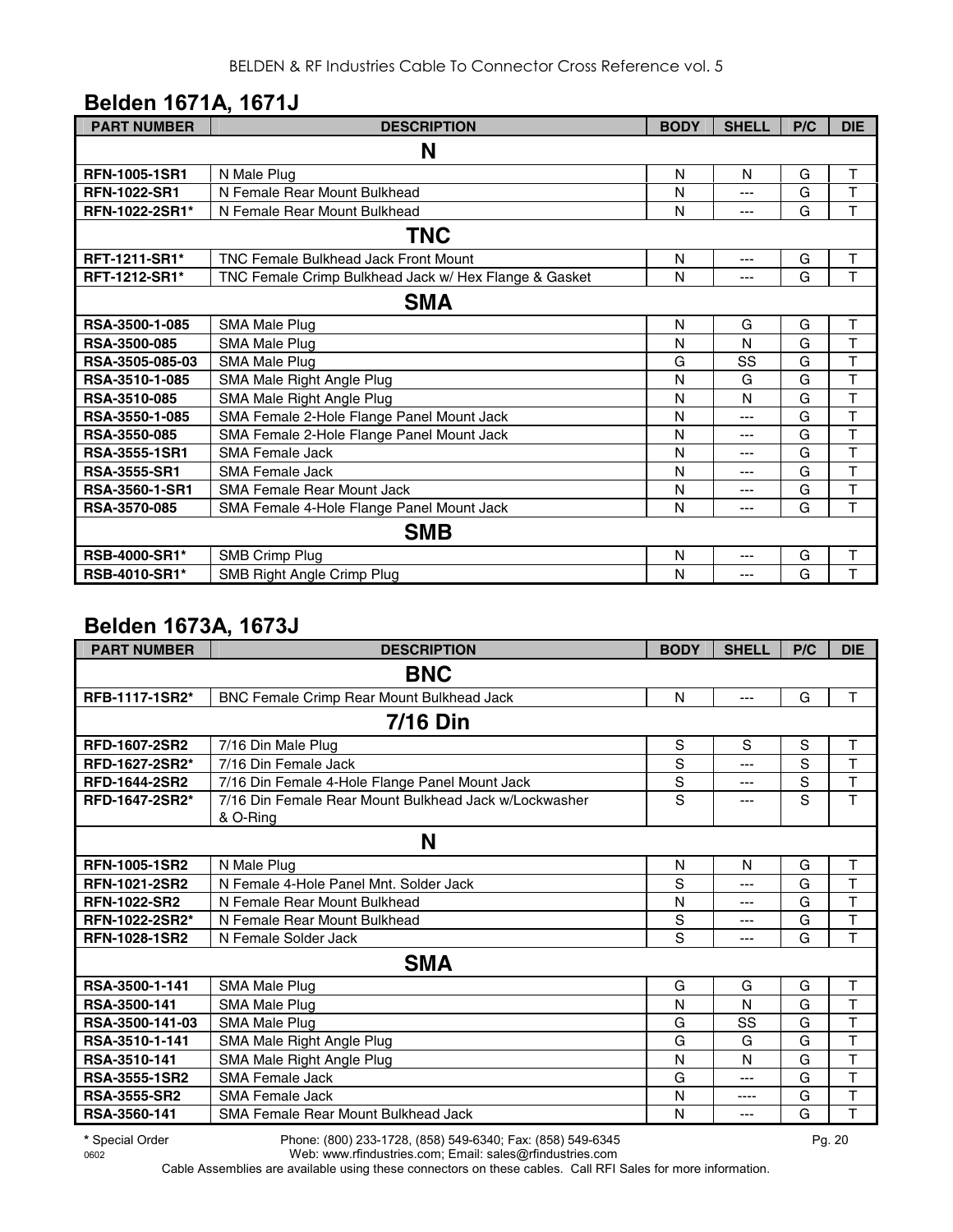#### **Belden 1809A**

| <b>PART NUMBER</b> | <b>DESCRIPTION</b>                               | <b>BODY</b> | <b>SHELL</b> | P/C | <b>DIE</b> |
|--------------------|--------------------------------------------------|-------------|--------------|-----|------------|
|                    | <b>BNC</b>                                       |             |              |     |            |
| <b>RFB-1707-W</b>  | <b>BNC Male Crimp Plug</b>                       | N           | N            | G   |            |
| <b>RFB-1710-W</b>  | BNC Male Right Angle Crimp Plug                  | Ν           | N            | G   | D          |
| <b>RFB-1717-W</b>  | <b>BNC Female Crimp Rear Mount Bulkhead Jack</b> | Ν           | $---$        | G   |            |
| <b>RFB-1724-W</b>  | <b>BNC Female Crimp Jack</b>                     |             | $---$        | G   |            |

# **Belden 7808A, 7808R, 9258**

| <b>PART NUMBER</b>  | <b>DESCRIPTION</b>                                         | <b>BODY</b>             | <b>SHELL</b>   | P/C         | <b>DIE</b>              |  |  |
|---------------------|------------------------------------------------------------|-------------------------|----------------|-------------|-------------------------|--|--|
| <b>BNC</b>          |                                                            |                         |                |             |                         |  |  |
| <b>RFB-1101-1X</b>  | BNC Male Clamp Solder Plug; UG-959A/U                      | N                       | N              | G           | D                       |  |  |
| <b>RFB-1107-1X</b>  | <b>BNC Male Crimp Plug</b>                                 | N                       | N              | G           | D                       |  |  |
| <b>RFB-1110-X</b>   | BNC Male R/A Crimp Plug                                    | N                       | N              | G           | Τ                       |  |  |
| <b>RFB-1124-1X</b>  | <b>BNC Female Crimp Jack</b>                               | N                       | $\overline{a}$ | G           | D                       |  |  |
|                     | <b>7/16 Din</b>                                            |                         |                |             |                         |  |  |
| RFD-1600-2-X        | 7/16 Din Male Clamp Plug Combo Straight or Right Angle     | $\mathbf S$             | S              | S           | $\mathsf T$             |  |  |
| RFD-1605-2-X        | 7/16 Din Male Crimp Plug Combo Straight or Right Angle     | $\mathbf S$             | S              | S           | $\mathsf T$             |  |  |
| RFD-1625-2-X        | 7/16 Din Female Clamp Jack Combo Straight or Right Angle   | $\mathbf S$             | $---$          | S           | $\top$                  |  |  |
| RFD-1630-2-X        | 7/16 Din Female Crimp Jack Combo Straight or Right Angle   | $\overline{s}$          | ---            | S           | $\overline{\mathsf{T}}$ |  |  |
| RFD-1641-2-X*       | 7/16 Din Female 4 Hole Flange Clamp Combo Straight or R/A  | S                       | ---            | S           | T                       |  |  |
|                     | <b>FME</b>                                                 |                         |                |             |                         |  |  |
| <b>RFE-6050-X</b>   | FME Female Crimp Jack                                      | N                       | ---            | G           | $\mathsf T$             |  |  |
|                     | N                                                          |                         |                |             |                         |  |  |
| <b>RFN-1001-S</b>   | N Male Solder Plug                                         | S                       | S              | G           | Т                       |  |  |
| <b>RFN-1004-1SX</b> | N Male Clamp Plug                                          | ${\mathsf S}$           | $\mathbb S$    | G           | $\mathsf T$             |  |  |
| <b>RFN-1007-2SX</b> | N Male Crimp Plug                                          | $\overline{s}$          | ${\mathsf S}$  | G           | $\mathsf T$             |  |  |
| RFN-1009-X*         | N Male Right Angle Crimp Plug                              | S                       | S              | G           | $\mathsf T$             |  |  |
| RFN-1009-X-04       | N Male Right Angle Crimp Plug                              | $\overline{\mathsf{N}}$ | N              | G           | $\mathsf{T}$            |  |  |
| <b>RFN-1026-1X</b>  | N Female Clamp Jack                                        | $\mathbf S$             | ---            | G           | $\overline{\mathsf{T}}$ |  |  |
| <b>RFN-1029-SX</b>  | N Female Crimp Jack                                        | S                       | ---            | G           | T                       |  |  |
|                     | <b>TNC</b>                                                 |                         |                |             |                         |  |  |
| <b>RFT-1201-1X</b>  | <b>TNC Male Clamp Plug</b>                                 | N                       | N              | G           | $\mathsf T$             |  |  |
| <b>RFT-1203-1X</b>  | <b>TNC Male Crimp Plug</b>                                 | N                       | N              | G           | D                       |  |  |
| <b>RFT-1213-X</b>   | TNC Female Crimp Rear Mount Bulkhead Jack                  | N                       | ---            | G           | D                       |  |  |
| <b>RFT-1217-X</b>   | TNC Female Crimp Jack                                      | N                       | ---            | G           | D                       |  |  |
|                     | <b>UHF</b>                                                 |                         |                |             |                         |  |  |
| <b>RFU-500</b>      | <b>UHF Male Solder Plug</b>                                | $\mathbf S$             | N              | S           | Dap                     |  |  |
| <b>RFU-501</b>      | <b>UHF Male Clamp Plug</b>                                 | S                       | S              | $\mathbf S$ | Т                       |  |  |
| <b>RFU-508-X</b>    | <b>UHF Male Crimp Plug</b>                                 | N                       | N              | $\mathbf S$ | Dap                     |  |  |
|                     | <b>Mini-UHF</b>                                            |                         |                |             |                         |  |  |
| <b>RFU-600-1X</b>   | Mini-UHF Male Crimp Plug                                   | N                       | N              | G           | D                       |  |  |
| <b>RFU-601-1X</b>   | Mini-UHF Female Crimp Jack                                 | N                       | ---            | S           | D                       |  |  |
|                     | <b>SMA</b>                                                 |                         |                |             |                         |  |  |
| <b>RSA-3000-X</b>   | SMA Male Crimp Plug                                        | N                       | N              | G           | Т                       |  |  |
| <b>RSA-3010-X</b>   | SMA Male Right Angle Crimp Plug                            | N                       | N              | G           | $\sf T$                 |  |  |
| <b>RSA-3050-X</b>   | SMA Female Crimp Jack                                      | N                       | ---            | G           | $\top$                  |  |  |
|                     | <b>Reverse Thread</b>                                      |                         |                |             |                         |  |  |
| RT-1203-1X          | TNC Reverse Thread Male Crimp Plug                         | N                       | N              | G           | т                       |  |  |
| * Special Order     | Phone: (800) 233-1728, (858) 549-6340; Fax: (858) 549-6345 |                         |                |             | Pg. 21                  |  |  |

0602 Web: www.rfindustries.com; Email: sales@rfindustries.com